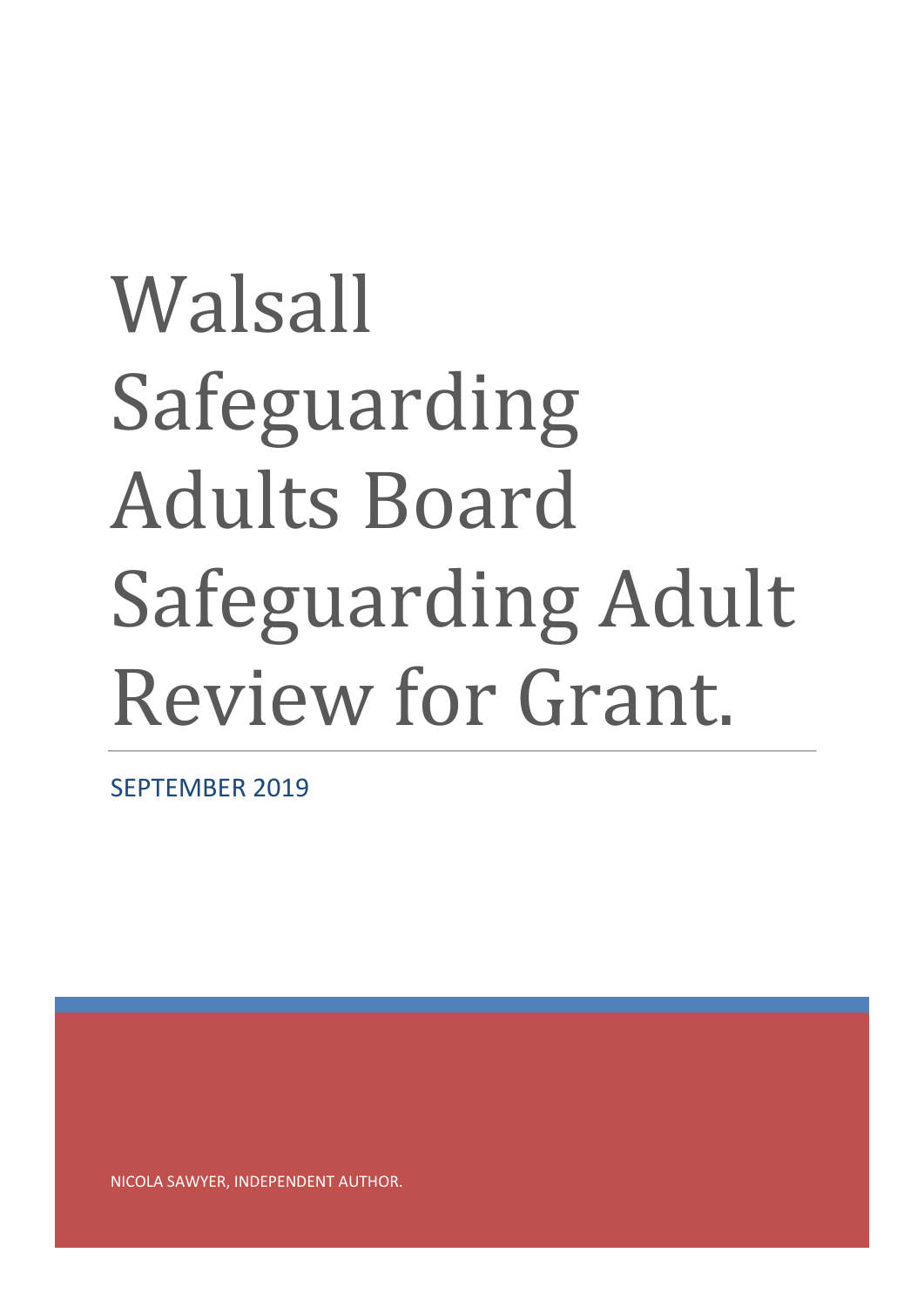#### **Section 1; Introduction and background.**

This report has been commissioned by Walsall Safeguarding Adults Board through its Subgroup. It has been carried out in line with their Safeguarding Review Policy and Protocol.

This review is in response to the death of a 77-year-old gentleman (D.O.B. 05/10/1941) referred to in this report as Grant to preserve his anonymity in line with the Safeguarding Adult Review Guidelines.

On the 10<sup>th</sup> December 2018 Grant died following an incident whereby he was found on the ground outside his third-floor apartment. Ambulance and Police services attended, and he was pronounced dead. Suspicions were raised that he may have jumped from his window as the window was open, a knife was near the window inside, the restrictor had been forced and the bedroom blinds were on the garden wall outside. A subsequent coroner's inquest stated Death by Misadventure.

Grant had moved to Walsall from the London area in 1981. He had worked locally and was an owner occupier of an apartment (Apartment 1). He was estranged from family members and reported that he had no close friends but previously had many acquaintances through his work (Housing Department), political contacts and at the local public house. In 1993 (age 52) following an allegation at work he was suspended. A long protracted legal challenge ensued and resulted in an out of court settlement for him. It is reported that the stress of this incident appeared to have led to a mental breakdown and first admission to a psychiatric hospital. Grant took early retirement in 1994 and never formally worked thereafter.

Grant became involved with mental health and community services in Walsall from 1996 up to the time of his death. He had a diagnosis of Chronic Schizophrenia and personality problems. He also suffered from several physical health conditions including gout, osteoporosis, mobility issues, registered blind in one eye and wore glasses, he was deaf and wore a hearing aid. He also experienced Tinnitus. He was a heavy smoker and used to drink in excess in younger years but had cut it down to moderate later in life. He had experienced a fractured neck of femur in 2013.

Grant had for many years lived in his owned apartment (Apartment 1). Following periods of hospital admissions for his mental health he was discharged to alternative accommodation(s) including a Care Home and Apartment 2 where he was living at the time of his death.

Following the death of Grant and his recent and continued contacts both as an inpatient and in receipt of community support the local Mental Health Trust carried out a Serious Incident Review with Root Cause Analysis (date of report final 08/03/2019).

A Rapid Review meeting was requested by Adults Social Care (ASC) and held on 30/01/2019. The agencies in attendance were as follows:

Local Clinical Commissioning Group (CCG)

Adult Social Care (ASC)

Housing Association (HA)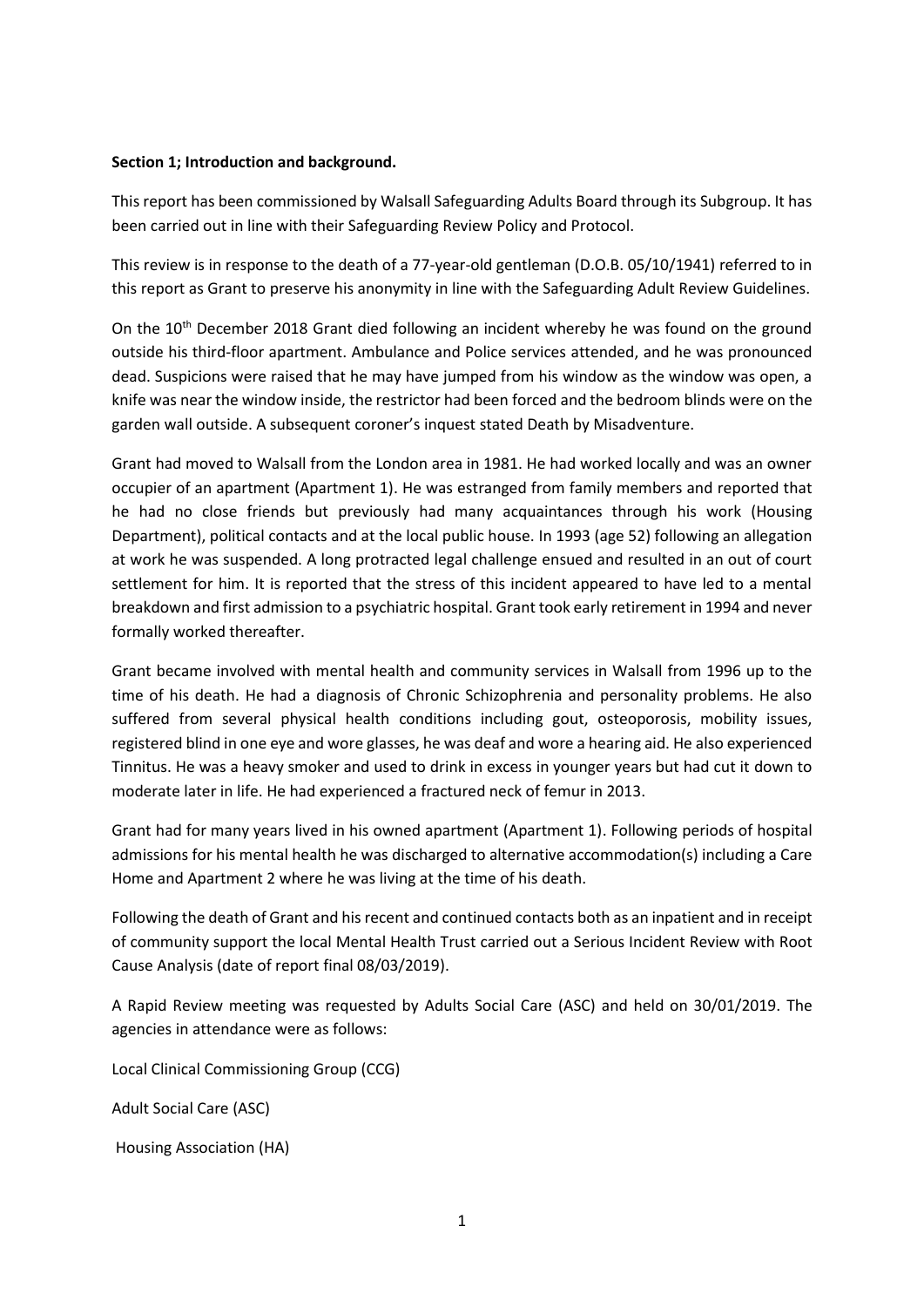Local Health Trust (HT)

Local Mental Health Trust (MHT) including hospital.

Safeguarding Adults Board (SAB).

The outcome of the Rapid Review meeting was a recommendation for a Safeguarding Adult Review (SAR) to be considered in respect of the death of Grant. It was agreed that the SAR would build on the Serious Incident Review completed by the local MHT.

I was recruited by the SAB in April 2019 to assist them in the preparation of this Safeguarding Adult Review. I am an independent social care consultant and qualified social worker with extensive experience of reviews, safeguarding services and investigations.

A Scoping Panel meeting was arranged for 12<sup>th</sup> April 2019 and later cancelled due to difficulties in agency attendance and was re-arranged and held on 14<sup>th</sup> May 2019.

#### **2. The purpose and Terms of Reference for this Safeguarding Review is to:**

a. Establish as far as is possible whether there are any lessons to be learnt from the circumstances of Grant's sad death and (in particular) about the way in which local professionals' and agencies involved, work together to safeguard adults at risk.

b. Review the effectiveness of procedures (both multi-agency and those of individual organisations).

c. Inform and improve local inter-agency practice.

d. Improve practice by acting on learning (developing best practice).

e. Commission an overview report that brings together and analyses the findings of the various individual management reports (IMR) from agencies in order to make recommendations for future action.

This SAR will consider any lessons learnt by each agency and will inform a single interagency plan for implementation. Responsibility for driving through any required process for implementation will sit with the Chair of the Safeguarding Adults Board

#### **3. Methodology:**

The Safeguarding Adult Review has been undertaken using a hybrid methodology that analyses the complex circumstances that practitioners work in and provides opportunities for shared learning and lead to improvements in the way in which agencies understand their roles and responsibilities and work together to promote the safety and wellbeing of adults.

Key agencies were asked to nominate a senior member of staff to be a panel member and where agencies had significant involvement with Grant they were asked to provide a detailed chronology of their contact with him and also conduct their own internal agency independent management review (IMR) and submit a report.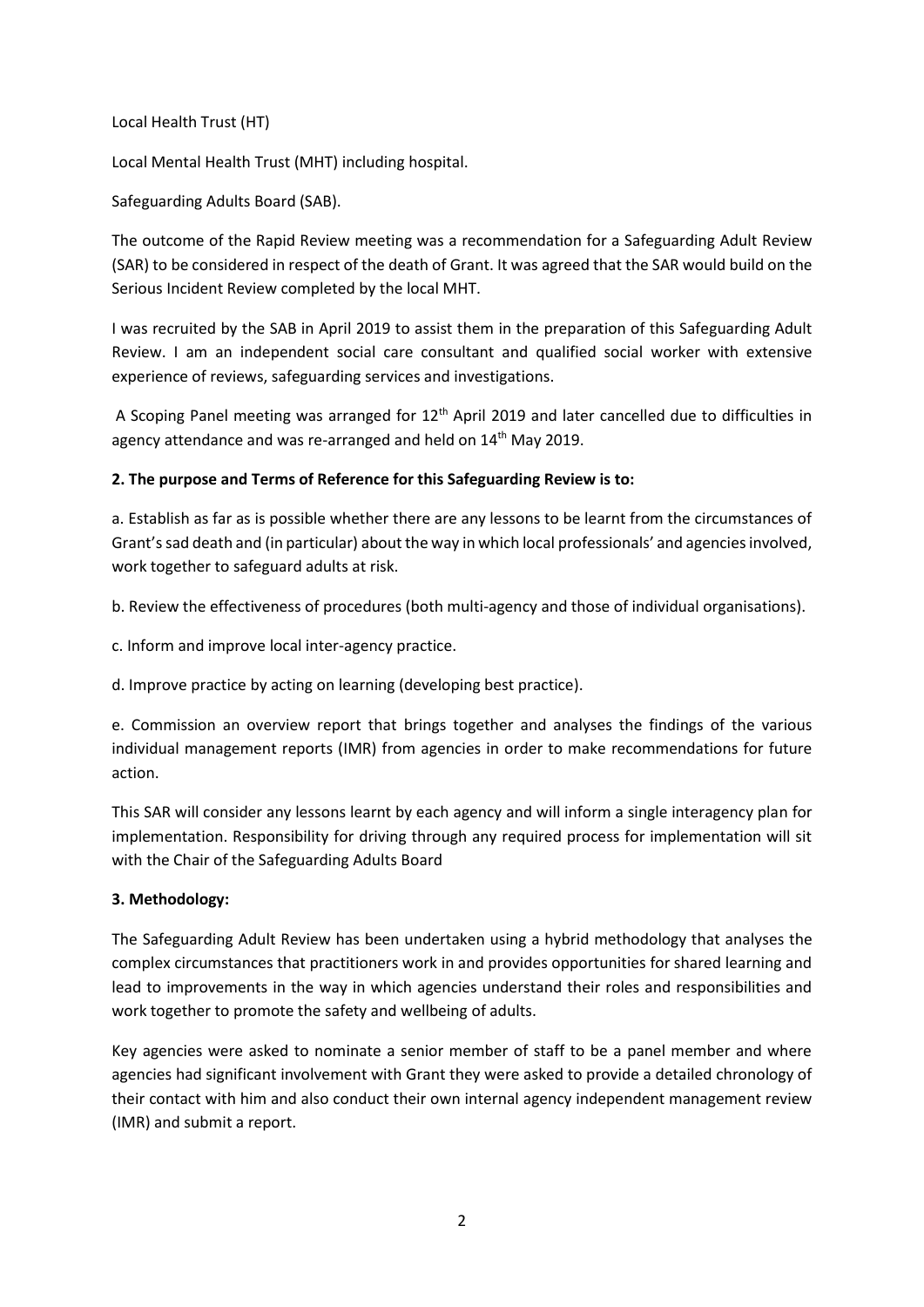This was followed by the sharing of written material in order that learning can be shared and analysed taking account of the views of the professionals that were involved at the time. This took place at a round table Practitioner Reflection and Learning Workshop on 24<sup>th</sup> July 2019.

IMR's were requested and submitted from:

The Ambulance Service

Local Mental Health Trust

Adult Social Care

Local Healthcare Trust

British Transport Police

Police

Clinical Commissioning group

Housing Association responsible for apartment 2

Care Home

Key areas of consideration included agencies to provide any relevant background information that would be important in setting the context for Grant's situation.

## **4. Key themes for consideration:**

A Safeguarding Adults Review Panel (consisting of representatives from each agency) meeting was held on 14<sup>th</sup> May 2019 and set the scope for the review and key lines of enquiry.

#### **Scope:**

The scope for the review was agreed to cover the time period from Grant's admission to Hospital on the  $4<sup>th</sup>$  February 2018 up to his unfortunate death on December 10<sup>th</sup>, 2018.

## **Key Lines of enquiry:**

- 1. Liaison and information sharing between professionals and record keeping in the case.
- 2. Identify examples of good practice, both single and multi-agency.
- 3. Was capacity assessed, recorded and specific to certain decisions?
- 4. Was legislation (Mental Capacity/Mental Health Act) used appropriately?
- 5. Was there appropriate focus on Grant's health and wellbeing and how was this considered and addressed?
- 6. What risk assessments were undertaken to consider other vulnerabilities Grant may have had?
- 7. Was Grant able to access the right services at the right time?
- 8. What have you learnt from this case?
- 9. Highlight good practice.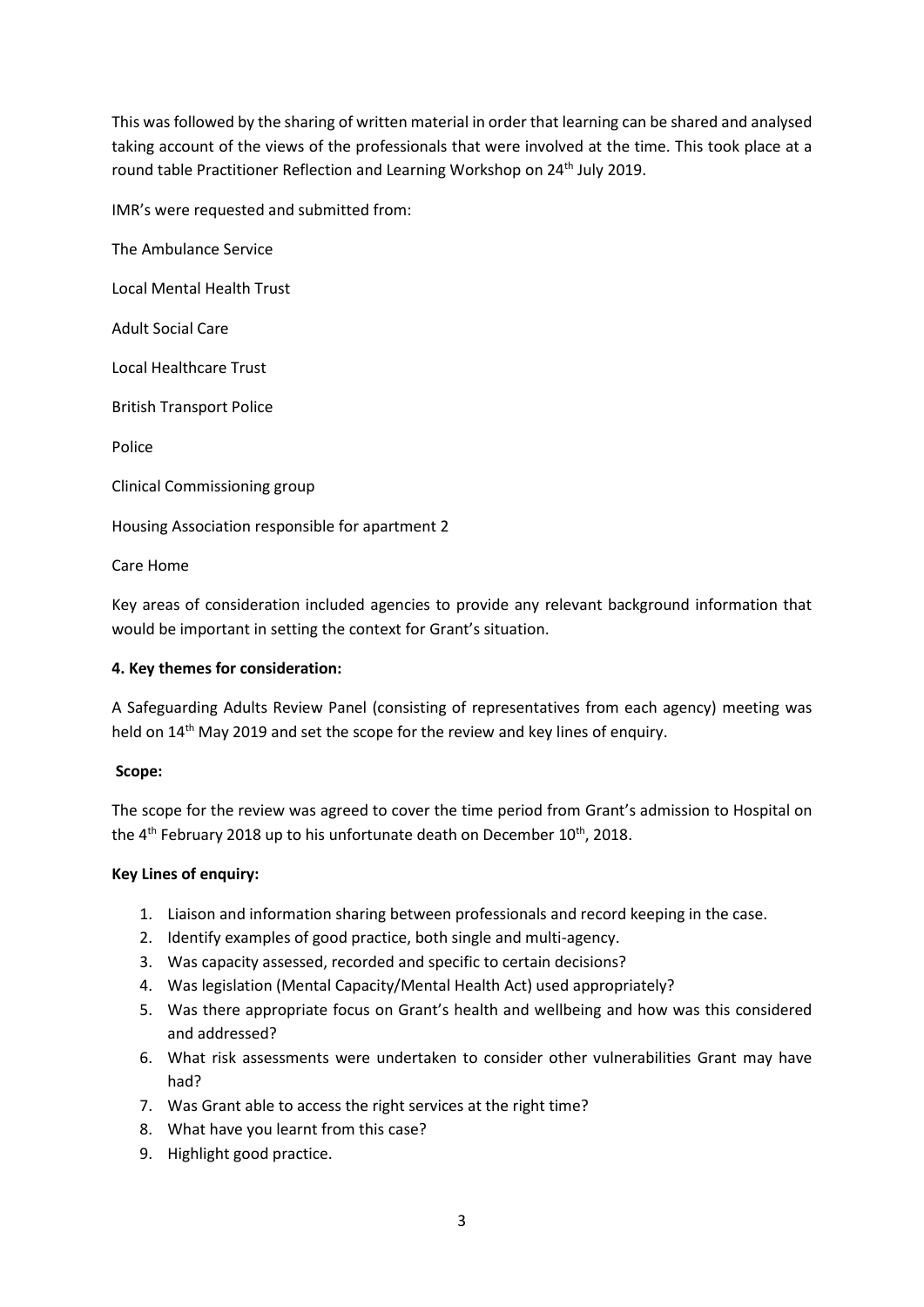- 10. In what ways could practice be improved; what might have made a difference to the way Grant experienced your service.
- 11. Are there implications for the ways of working; training (single or interagency); management and supervision; working in partnership with other agencies; resources, commissioning?

Each agency involved submitted an Individual Management Report (IMR) within the timescale.

#### **5. Practitioner Learning events**

The Regional Safeguarding Adult Review Policy includes this process which characterises a reflective/action learning approach in a no-blame environment. Two events were arranged and attended. The first event was held on the 24<sup>th</sup> July prior to writing the draft SAR report.

This event:

- Heard first- accounts of involvement with Grant
- Provided an opportunity to ensure an accuracy of the 'case story'
- Provided an opportunity to consider and analyse interventions in a safe, reflective environment
- Considered the context within which the practitioners were working at the time
- Explored what information, activity or circumstances might have influenced decision making
- Considered recommendations for the review
- Provided an opportunity for practitioners to shape future policy and practice.

The second event was held on the 3<sup>rd</sup> September following circulation of the draft report and provided the opportunity for clarifications, amendments and comments to be shared and agreed.

#### **6.Chronology of significant events:**

# **Overview of mental health relevant history and specifically leading up to re-admission to hospital on 04/02/18.**

Grant was voluntarily admitted to a local psychiatric hospital following his hearing unpleasant voices and becoming disturbed by the experience. He was diagnosed with a relapse of Schizophrenia and remained in hospital for further assessment and management from 11/09/17 to 24/01/18. During his time on the ward he improved without any change to medication and is reported as having capacity, good insight and scored low on self-harm risk assessments. Grant was living in Apartment 1 at that time and had expressed a wish not to return there as he felt the neighbours had changed and he was not happy living there. He remained in hospital whilst his social worker looked for alternative accommodation. This was found at a local Housing Association complex. Grant was accepted by the housing association complex which is a semi-independent sheltered accommodation where you could purchase care support as necessary. Grant went without requiring/wanting personal care support. Grant had a trial stay arranged for the end of October 2017.

Unfortunately, Grant did not stay long (4 days) and returned to the ward on 3<sup>rd</sup> November2017 saving he could not settle and was agitated. He did however keep his tenancy until  $21^{st}$  March 2018. The IMR from the Housing complex Apartment 2 state that they were informed of Grant's re-admission to hospital in early January 2018*.*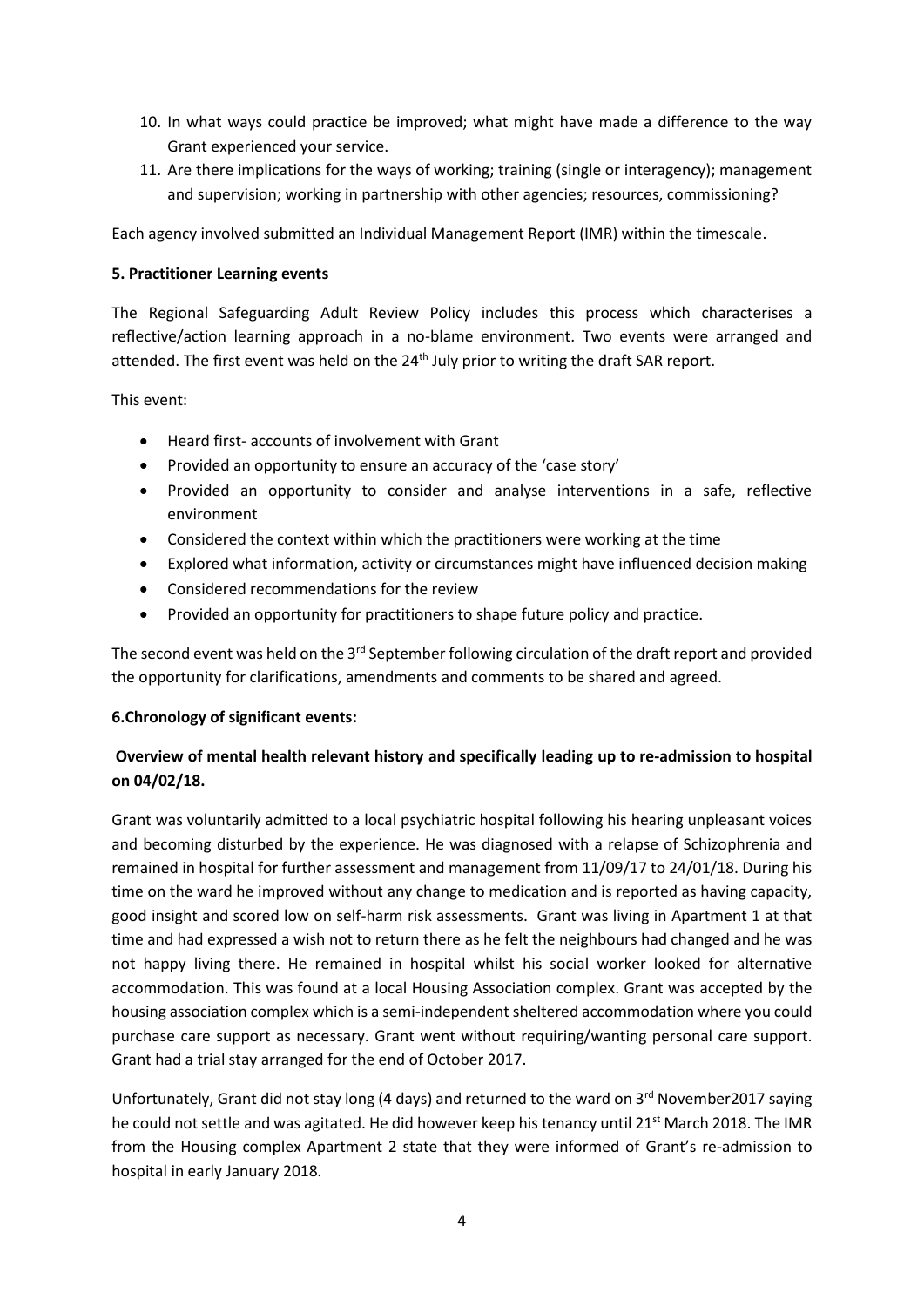On returning to hospital Grant settled and remained stable. He discussed his care with the staff and made choices about his medication regarding a return to a previous one that he felt was more suitable. Grant wanted to explore other accommodation options other than Apartment 2. He was supported to look at other places but after seeing them refused them all. In January 2018 he decided to return to Apartment 1 which he still owned. An Occupational Health assessment and home assessment were carried out to enable a return. Grant was visited on the ward by a social worker on 18/01/18 he refused any social care support and would not divulge information for a financial assessment. He was deemed to have capacity and insight to make this decision. Grant was discharged home to Apartment 1 on 24<sup>th</sup> January 2018 with a mental health support package.

On 01/02/18 a Support Time Recovery Worker (STR1) visited Grant but got no answer at the door or via phone. They left a voicemail message stating they had called and reminding Grant of 'Monday's' appointment. This appointment would have been on the 5<sup>th</sup> February 2018.

## **04/02/18. Ambulance Service contact.**

Grant called 999 to the police at 08.06 stating that he felt unwell and feeling suicidal. This call was transferred to the Ambulance service. An ambulance was dispatched and on arrival Grant told them he had run out of his Schizophrenia medication 3 days ago and said he had been trying to suffocate himself with a carrier bag as the voices in his head were telling him to kill himself. Grant also informed the ambulance crew that he had fallen the previous day and hurt his wrist. He was examined and medical observations carried out. He refused any pain relief. He was then taken to A&E at the local hospital.

#### **04/02/18. Accident & Emergency contact.**

Grant was seen in A&E at 09.59 on the Sunday morning of 04/02/18. The records noted that he had a history of suicidal thoughts and had run out of his medication 3 days ago. Grant told staff he wanted to throw himself under a bus and that he couldn't stop crying and hadn't slept. A mental health referral was made, and he received this at 10.40 am. During Grant's time in A&E STR Worker 1 arrived following a discussion with the Older People's Mental Health Liaison service. Grant expressed his feelings of hopelessness. He said his move to apartment 2 had not improved his social situation, he did not wish to return to apartment 1 and he believed he had been '*conned into moving and the system was against him'.*

STR Worker 1 noted that Grant was showing signs of paranoia and wondered if issues with his medication may have affected this. It was further noted that Grant was unkempt with a strong body odour suggesting that he was not fully meeting his personal hygiene.

Grant was admitted voluntarily to the local psychiatric hospital where he had been discharged from on 24th January 2018.

**Re-admission to hospital 04/02/18**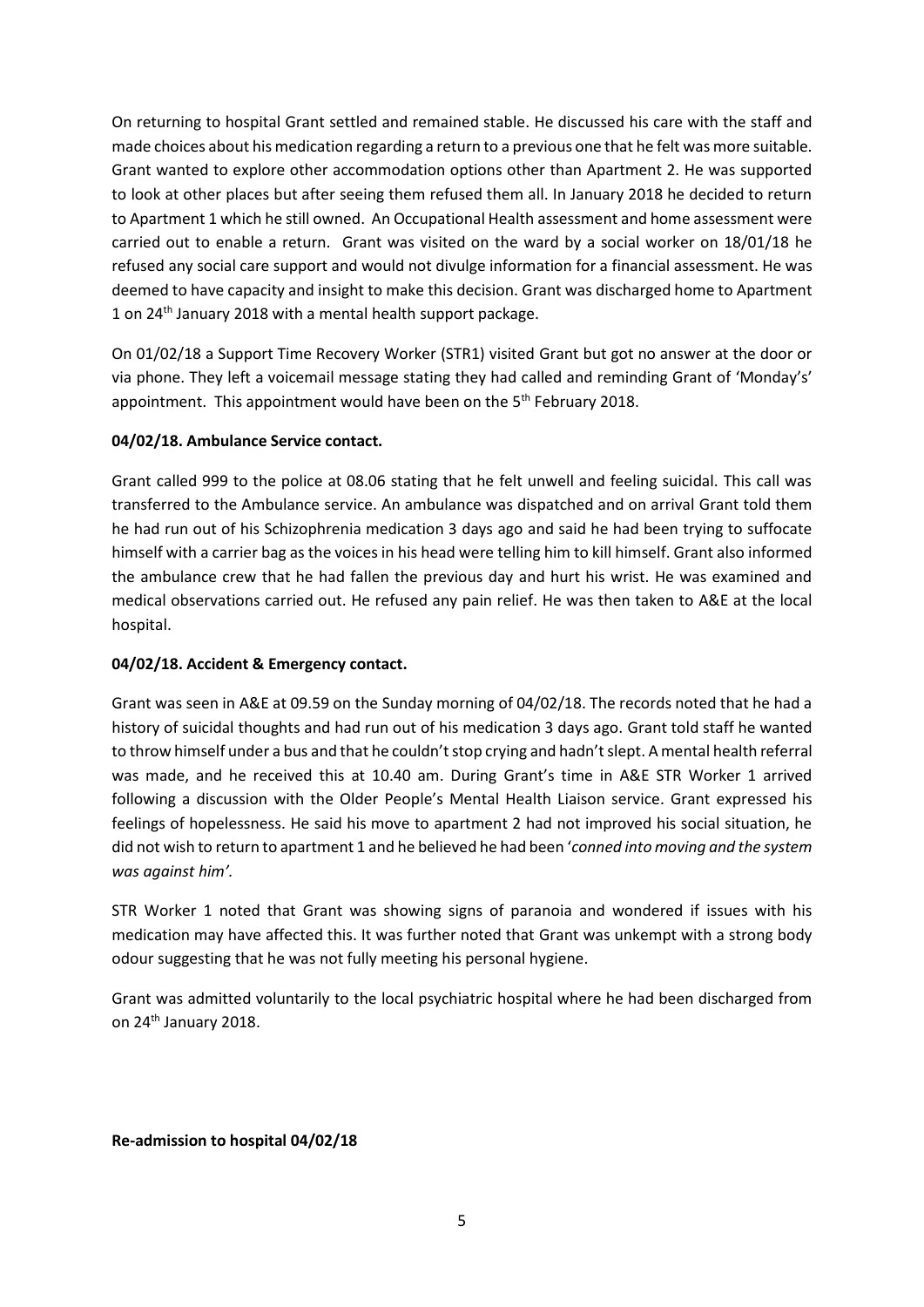In hospital Grant recommenced his medication and his mental state soon settled with no psychotic or depressive symptoms or signs persisting.

Risk and capacity assessments were carried out on the ward and Grant was deemed able to make decisions about his management. His risk assessment did not indicate any concerns. Cognitive tests indicated a mild degree of age-related impairment that warranted further investigation in view of his inability to cope with living independently and the apparent forgetting to take medication.

The quick successive failures for Grant to live in the community prompted a more structured placement with 24-hour support to be considered. A Residential Care Home setting was proposed rather than independent or semi-independent living. This view was supported by the observation that Grant's mental state quickly settled whilst in hospital even without any changes to his medication.

The above proposals were discussed with Grant and he was reported as seeming receptive to it and accepting that he would need more support than was available to him in recent placements.

The process of funding and finding suitable accommodation was difficult and protracted. Grant refused to discuss and disclose his finances with social workers (a pre-requisite to applying for funding for a residential placement). Grant had a long-term mistrust of social workers and Social Services. In March 2018 an advocate was suggested to assist him with sharing his views and wishes with the Social Services Department. Further delay to his discharge occurred as Grant had doubts about going into residential care and requested more time to make up his mind. An advocate was found at the end of two weeks and attended a meeting a week later.

At the beginning of March 2018 Grant had to transfer to a different hospital as the ward was being closed temporarily for a water system flush. Grant was upset about the move but was pleased to receive continuing support/visits from STR worker 1. The support included taking Grant to apartment 1 and apartment 2 to sort out post, collect clothes and clear things where necessary.

During Grant's time in hospital a Deprivation of Liberty Safeguards (DoLS) assessment was completed and he did not meet the requirements as he was assessed as having capacity and able to give valid consent to care and treatment on the ward.

In March 2018 Grant's Community Psychiatric Nurse (CPN) changed. The CPN contacted Grant's social worker introducing themselves as the care co-ordinator (CPN/CC2).

On March 20<sup>th</sup> notice was given on Apartment 2 and Grant wished for his furniture to be disposed of. Capacity was again deemed in respect of this decision and his allocated Social Worker formed part of a multi-disciplinary approach preparing Grant for discharge.

Invitations to Adult Social Care regarding a ward meeting took place on the 27<sup>th</sup> March 2018. Grant was flagged up on the email exchange between the Ward and Adult Social Care as a Delayed Discharge. The appointed Advocate had arranged to meet Grant on the 28<sup>th</sup> therefore ASC staff would not attend the ward meeting as they said they had nothing to contribute until after the Advocates visit on the  $28<sup>th</sup>$ .

Grant remained stable in hospital from February to April and after viewing a few care homes he decided to return to his own apartment (1). It was felt by the hospital staff that a trigger to return to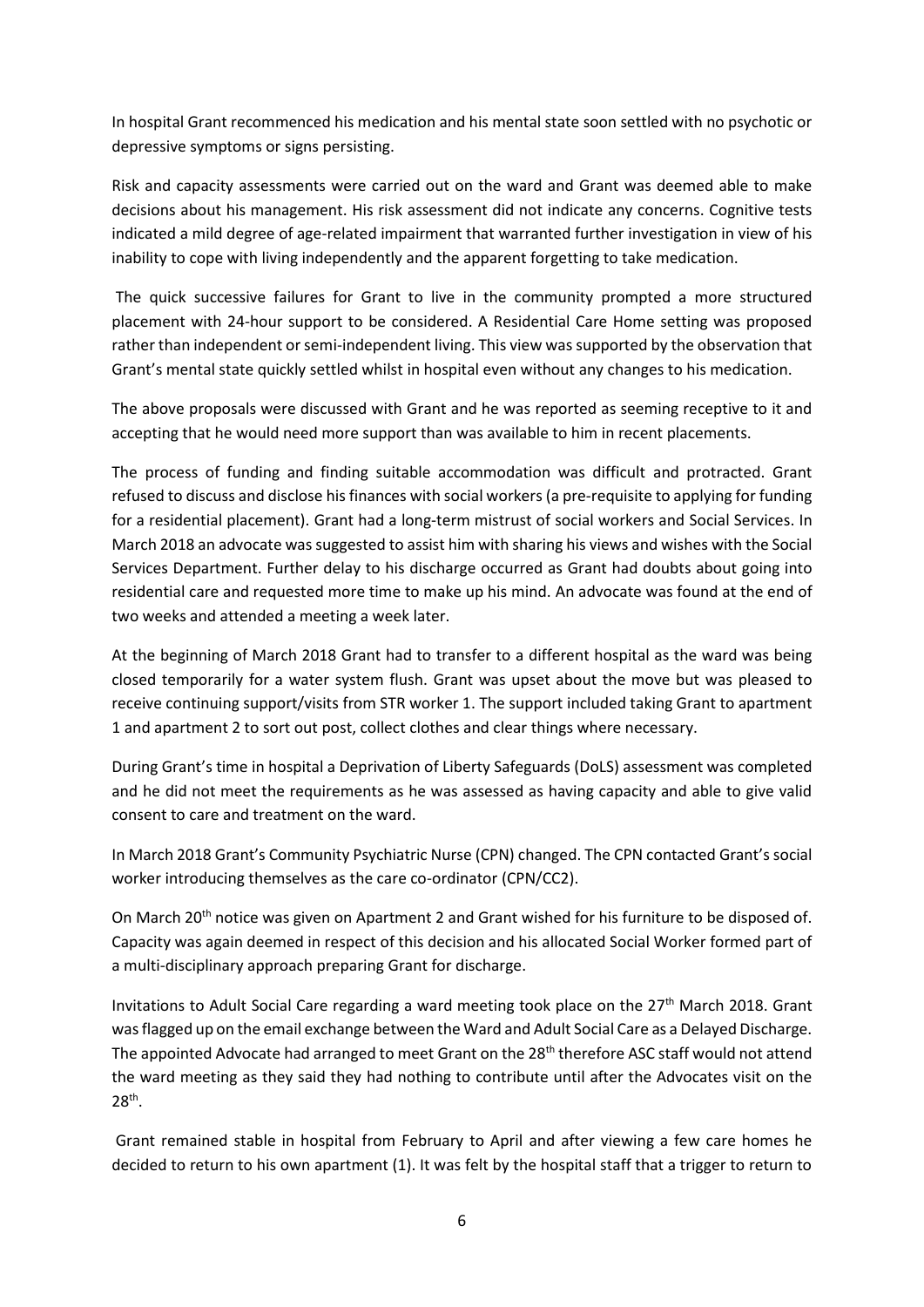his own apartment may have been when he found out that he would have to contribute financially towards his placement. Assessments carried out during his period in hospital deemed Grant to have capacity and mental stability to make this decision to return home.

Further home assessments were carried out and a Case Conference was held during early May 2018. Grant was involved in part of the case conference and advised that he would need to decide within the week as to whether he returned to Apartment 1 or accept a placement found for him at a care home for people with mental health conditions including a dementia care service. Grant had visited a different care home previously and did not like it. Grant was enabled to research the care homes placements being considered.

## **Discharged back to Apartment 1.**

Grant decided to return to Apartment 1. A care support package was put in place to support him at home. He agreed to receive the care package and to be visited by his support worker, the Home Treatment Team and Older Adults Community Mental Health team on a regular basis. He was due to be discharged on the 9<sup>th</sup> May but on the 8<sup>Th</sup> May he refused to go. A physical examination was completed on the 9<sup>th</sup> May and showed no acute concerns. He was deemed medically fit for discharge. During Grant's hospital stay his glasses had broken and he had ongoing issues with his hearing aid stating that staff had damaged it. Ward staff reported that Grant had a problem cleaning the plastic tubes to the hearing aid and was agitated by this. The process for replacement and repair of glasses and hearing aid was a lengthy one as Grant refused to use certain services. He was to be discharged home with 14 days of medication. An escort and transport were provided to take him home. An outpatient follow-up appointment was made for two weeks' time.

Grant returned home on 10<sup>th</sup> May 2018. It was noted by the CPN **that it would be difficult to see a successful discharge to Grant's apartment.** The hospital ward staff requested a contingency plan to be formulated in conjunction with the social worker to avoid inpatient readmission due to Grant's history with non-compliance with services and medications. The plan agreed a joint visit would take place with the CPN and social worker.

The Home Treatment Team visited on 11<sup>th</sup> May for their planned assessment. Grant reported that he felt stable on his medication and hadn't heard any voices since being at home (1 day). He said he was socially isolated and being registered blind and deaf he found it difficult to interact with others. He said he missed interaction. He was offered a place at a local mental health wellbeing support group to enable social interaction, but Grant was hesitant as some of the activities included pub gatherings, he said he did not want to overindulge in alcohol. Despite other activities being available he still did not accept. Grant told the assessment staff that he had no active intent to end his life but that with his increasing disabilities that were inherent with age he just had thoughts of wanting to die rather than deteriorate with age. He said he had no plan to hasten his death with suicide.

The assessment showed no clinical indication for the Home Treatment Team at that stage as they *'had not identified a crisis or medication concordance or any delusional beliefs or psychosis elicited'.*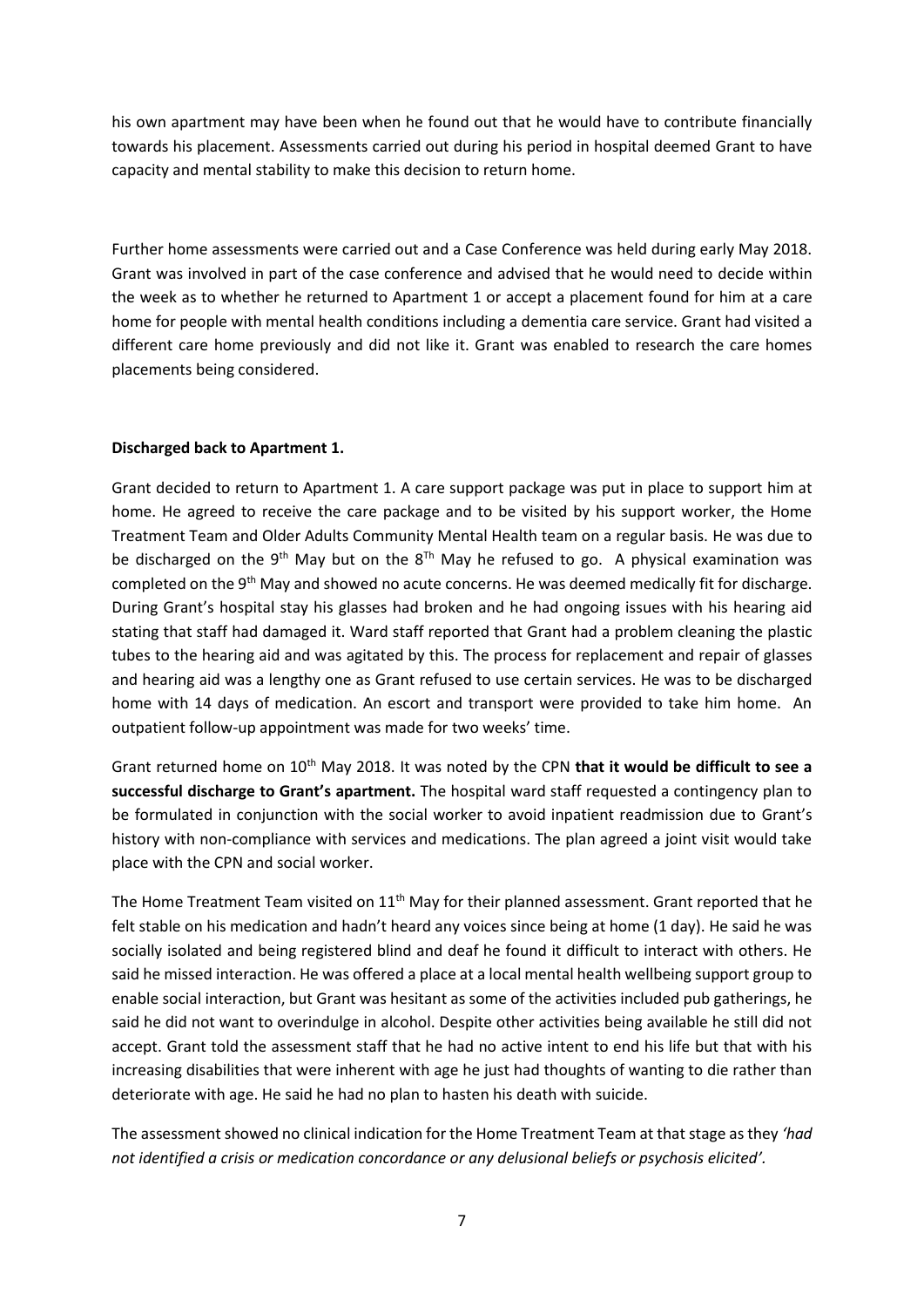The assessment concluded that being visually impaired Grant was finding it difficult to navigate the steps to his  $2^{nd}$  storey apartment and that he was lonely and wished to engage socially – a befriending service was suggested. Grant also had difficulty cleaning his hearing aid owing to poor eyesight.

On the  $12<sup>th</sup>$  May the CPN was unable to contact Grant at his apartment and contacted the ward who informed him that as his hearing aid was broken, he may not have heard the call. The CPN rang again and spoke with Grant. When he was asked how the home placement was going Grant became abrupt, said he was fine and ended the call.

On the 15<sup>th</sup> May Grant was visited by the Older Adult Mental Health Team but Grant was not at home. A further visit was made that afternoon by the team consisting of the CPN, Care co-ordinator and social worker. Grant was at home. He was reported as argumentative and angry in relation to almost all suggestions. He then declined any social support. He was annoyed about his hearing aid blocking up he thought that someone had destroyed it whilst on the ward. He wanted a replacement but was unwilling to pay for it. He expressed irritation at people trying to phone him from the team as he could not hear them or understand messages left. It was agreed that any written contact would use a font size of 16. Grant was informed about an outpatient appointment for 3 weeks' time. Grant was not happy about this and told the team that he wanted medics to visit him. This was agreed to be discussed with the medics. The social worker agreed to make enquiries about his hearing aid and informed him that as he had refused any social care support he would be discharged from the service.

The arranged joint visit was made by the Older Adult Mental Health Team on 22<sup>nd</sup> May 2018. Grant was found to be *'euthymic in relation to his mood, had stopped taking one of his evening medications. Was negative regarding offers of social care. Did not like living in his flat due to anti-social behaviour (*of others*).* Grant said he was expecting his GP to visit and was told that he would have to arrange a home visit. His outpatient appointment had arrived. It was agreed that STR worker1 would continue to look for suitable social activities in the area.

A Ward review took place on the 1<sup>st</sup> June 2018. Grant was not present at this review. It was reported that Grant's mental health was reported as stable and there were no self-harm thoughts, or psychotic or depressive symptoms elicited. He was still declining social care input.

## **Railway incident and admission to hospital.**

On the 4th June 2018 at a local railway station a member of the public notices Grant walk down on to the tracks. This member of the public escorts Grant off the tracks and contacts via 999 the police. The police contacted the British Transport Police (BTP) who deal with such incidents. Grant informed officers that he wanted to end his life and wanted to step in front of the train. BTP opened a Suicide Prevention Plan (SPP) in line with Procedure. All documentation and follow up processes were carried out in accordance with the plan.

An ambulance was called, and Grant was taken to the General Hospital nearby for a Mental Health Assessment. A Rapid assessment and intervention & discharge review referral was made, enhanced observations carried out and noted as high risk. He was kept in the Emergency Department until he was transferred under MHA section 2 to a psychiatric bed. Following extensive searches for a suitable bed within the Trust locally and further afield a bed was found at the same hospital where he had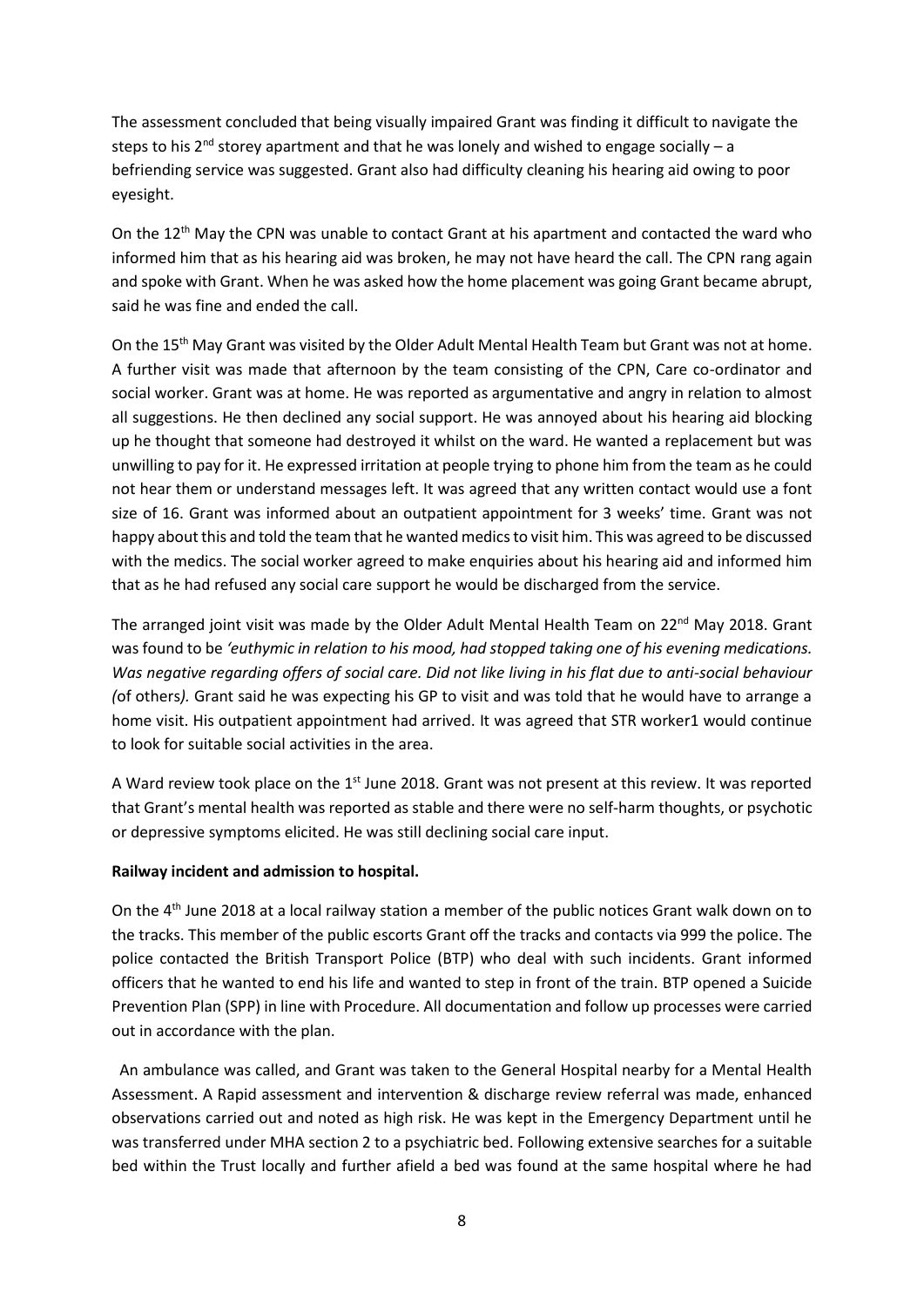been up to his discharge back home in May 2018. Grant was offered the bed informally however he refused and was subsequently admitted under Section 2 of the Mental Health Act (MHA). He was readmitted to the same ward. The legal status of the section2 of MHA was discharged on 26/06/2018.

Whilst on the ward Grant was deemed as having capacity to consent to admission and treatment. It is reported that Grant's suicidal idealisation and threats were due to him wanting a more supported placement as he was finding it difficult to cope in his own home. Grant stated he did not like the ward environment but showed reluctance to consider other options. He would not participate in ward activities and stated he would prefer a care home environment. It was felt at this time that a care home with 24-hour support would be the most appropriate setting to meet his care needs. He remained on the ward until a suitable placement was found.

Grant complained about his not having suitable reading glass*es or* hearing aid and this was making his life difficult. His care plan reflected actions to rectify both needs.

The ward review held on 12<sup>th</sup> June identified the risk that Grant had suicide ideation and noncompliant with medication. Prior to the review Grant had stated that he regretted the suicide attempt – he had thought of the driver and changed his mind. He said he recognised he had difficulties selfadministering his eye drops. He would consider warden-controlled accommodation. A further supply of clothes for Grant were requested via the Community Mental Health Team. Grant attended the review meeting and consented to those present. He stated that he felt 'claustrophobic' as he is used to his own company. He compared being on the ward to being in prison and he was restricted. He told them he was a '*lonely old man without any friends and recognises he does need help but is stubborn and did not know which frame he fitted in'* 

STR worker1 and STR worker2 visited Grant to discuss accessing his property to obtain some clothing. Grant was adamant and reluctant to allow STR worker 2 into his property without him being present. Ward staff and the ward Doctor advised that Grant was unable to leave the hospital as Section 17 would have to be arranged and he was at risk of not coming back to hospital. By the 19<sup>th</sup> June the section 17 leave was completed.

Grant was the subject of many multi-disciplinary ward reviews and lengthy discussions were had with him regarding his condition and needs especially his reduced ability to cope on his own. He continued to refuse to discuss his finances and assets for Social Services to decide what his financial contribution would be towards the cost of living in a care home. His mental state during this admission was reported as stable and regular assessments did not indicate any risk if he was in a structured and supporting environment. Adult Social Care were requested to become involved again regarding a social care assessment and finding a suitable care home for Grant.

The ward review held on 19<sup>th</sup> June 2018 reflected that Grant remained settled on the ward often reading and isolative in his manner, eating and sleeping well and no new physical health issues. There were no safeguarding concerns. Grant requested that he wanted to look at CQC reports prior to going on visits. He said he did not want to return to his Apartment 1 and felt neglected by social

services. He requested an optometric appointment and discussed his eyes and hearing issues. There were concerns regarding capacity decisions regarding health and finance. It was agreed that a mental capacity assessment regarding Grant's decision making would be carried out. The assessment findings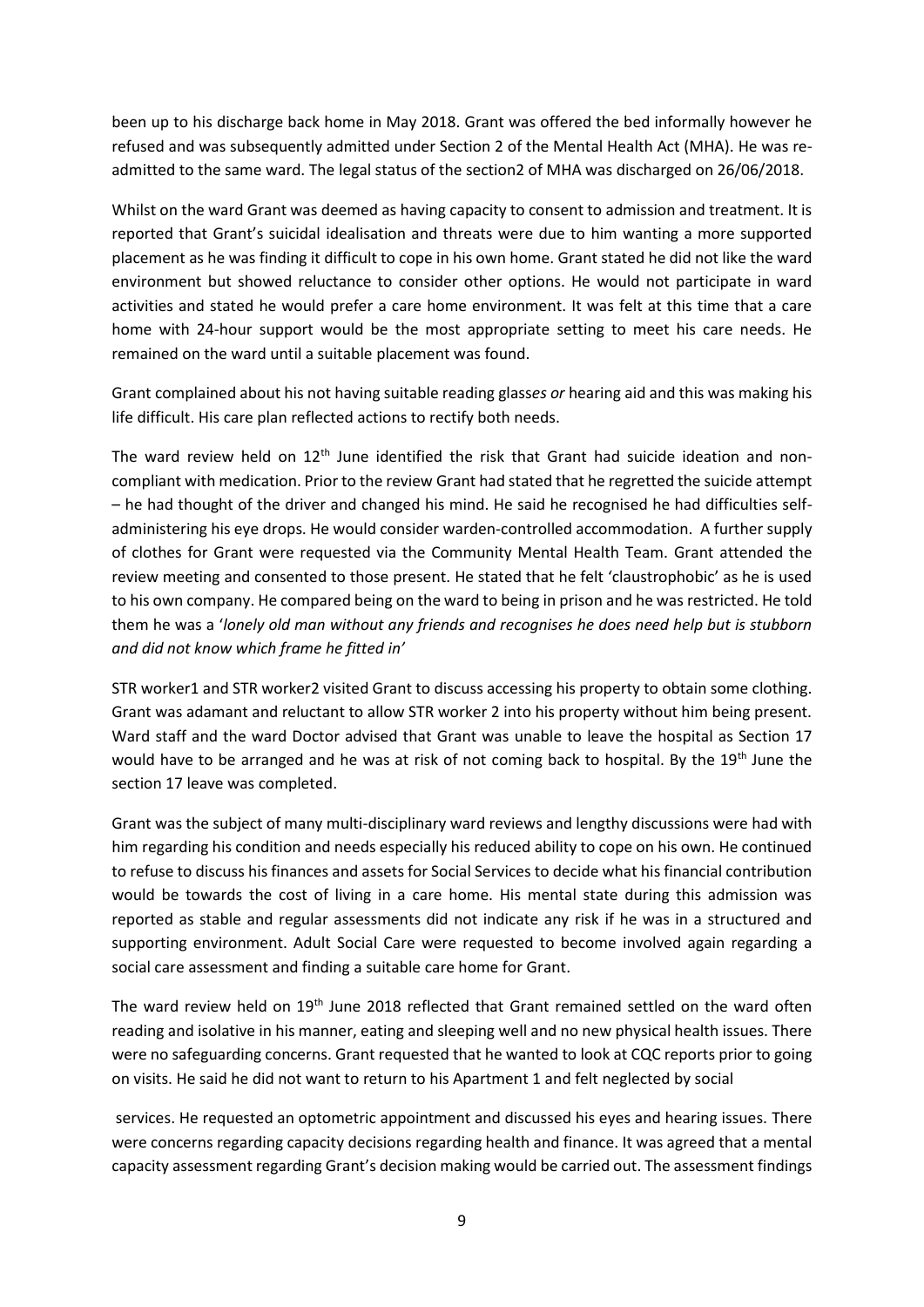revealed no risks in relation to health concerns but highlighted risk regarding self-neglect, self-harm and non-compliance with medication. It was noted that the services of the Independent Mental Health Advocate were still in place. A Psychiatrist present questioned Grant's capacity, feeling that he lacked insight into his home situation, becomes unwell and then back into hospital. It was noted that Grant had 6-7 admissions over the last 8-9 months. A decision was made to take Grant off the Section 2. Grant remained in hospital as an informal patient.

At the next review held on 26<sup>th</sup> June 2018, Grant mentioned that he would like to re-locate back to London where his nephew lived. It was proposed that a social worker when allocated could look in to contacting the nephew. A social worker (SW1) was allocated to Grant on  $27<sup>th</sup>$  June 2018 and an invitation sent for the ward round to be held the following day. The social care record did not reflect whether SW1 attended. SW1 did attend the ward round held on  $10<sup>th</sup>$  July 2018 where it was noted that Grant's antipsychotic medication had been changed and were effective. SW1 visited Grant again on the ward on the 19<sup>th</sup> July 2018 and completed a Care and Support assessment. The need for a residential placement was identified. The risk assessment carried out identified risk of self-harm with reference to suicidal ideation. The assessment did not detail how the risks were to be managed.

Grant had been on the ward for four months. On the 25<sup>th</sup> July he was reported by ward staff to have requested to 'check out' of hospital but was encouraged to remain informally until the duty doctor could discuss this with him. Grant remained in hospital and was reported at the ward round on 31<sup>st</sup> July as settled, eating, socialising and sleeping well. SW1 identified several placements for Grant however he was still refusing to discuss his personal finances and was aware he would be selffunding. SW1 had sourced Care Quality Commission (CQC) reports on the three establishments being considered. Eventually five reports on establishments were provided.

Grant attended an audiology appointment on the 27<sup>th</sup> July 2018 for a new hearing aid. He requested assistance from the audiology department for its maintenance.

A ward review was held on the 7th August 2018. The Ward received a telephone call from the British Transport Police (BTP) as follow up to the rail track incident and no further action or follow up was agreed and the BTP case was closed.

At the review Grant was reported as euthymic in mood, engaging well with staff and peers. There were no new physical health issues. There were no safeguarding concerns or new risks identified. Grant was assessed as having capacity. A contingency plan pre-discharge was planned. It was agreed at the review that SW1 would take Grant to visit one of the care homes identified.

CPN/CC2 visited Grant on 9th August 2018 on the ward and explained his role. Grant voiced his concerns with mistrust of workers, that he already had people working with him in the same capacity. He informed them that he did not like being patronised and complained about a variety of issues including lack of support from social workers, ward staff and community nurses. He wanted to go to the Bank, but this had not happened. He complained that his hearing aid had not been fixed and that he was not treated as a person. He explained that he felt he was taken advantage of due to his age and he had real difficulties that needed practical help. He said he had too many promises that were not fulfilled. He said he was not a three- year old. CPN/CC2 explained to Grant that they wanted to build trust with him.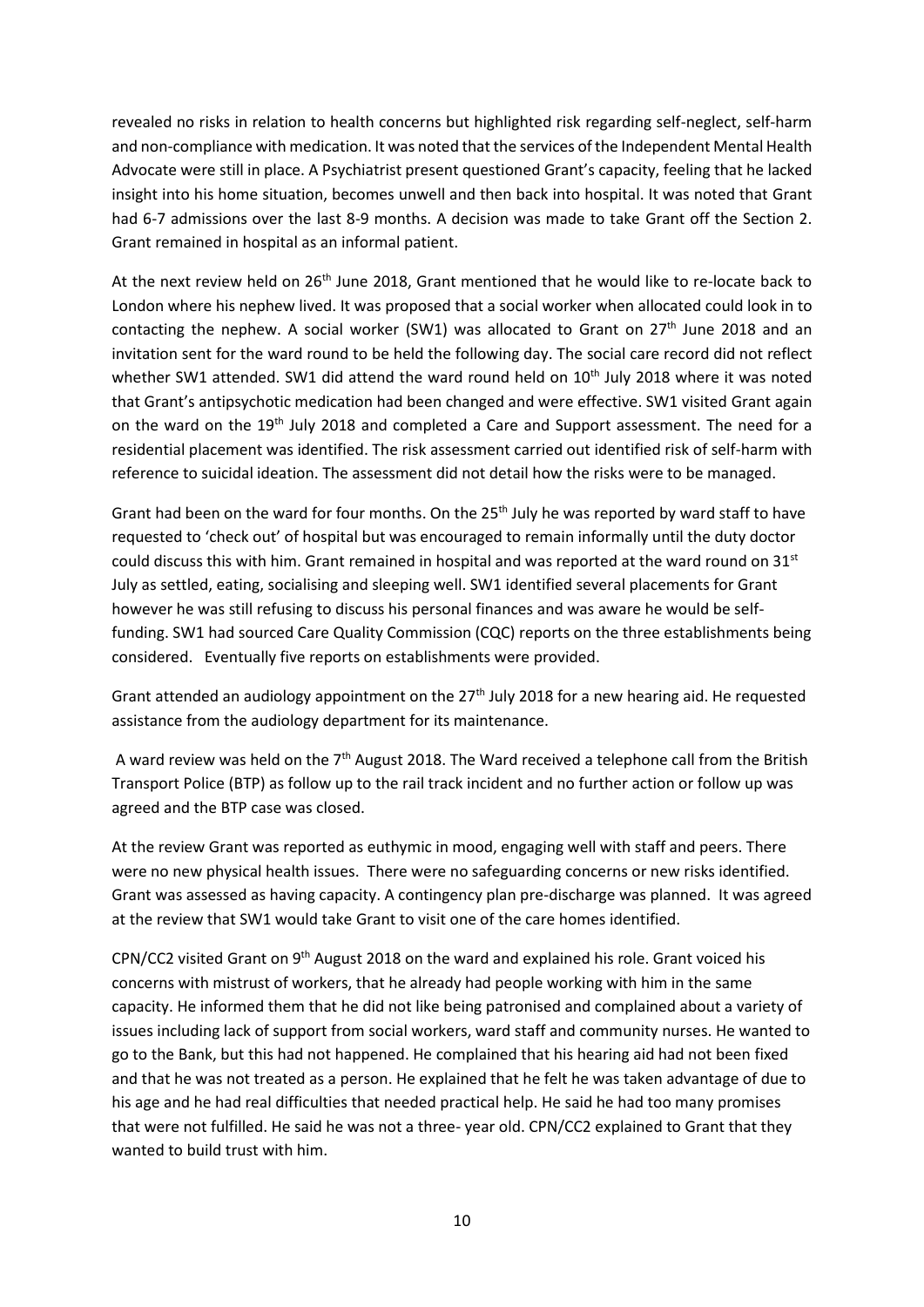The ward review held on  $14<sup>th</sup>$  August 2018 Grant stated he was not happy with the establishments proposed and from the CQC reports seen he would not be accepting anywhere soon. He was still not willing to discuss his finances. Ward staff reported that Grant was refusing to move to a care home as he said he '*did not want to pay a lot of money and he would be served cold food'*. It was noted that a care home identified had no vacancies at that time. CPN/CC2 agreed to work with SW1 to identify a suitable placement that preferably catered for Elderly Mentally Infirm residents.

Whilst SW1 was on annual leave the CPN/CC2 contacted Adult Social care requesting whether a cover social worker could be provided to discuss care home placements. The CPN/CC2 was advised that the SW1 would be at work the following week. CPN/CC2 visited Grant on 16<sup>th</sup> August and was told by him that he wanted to bank a cheque for a significant amount and had been unable to do this. Contact was made by CPN/CC2 with Grant's previous support worker (STR Worker 3) to assist.

On the 21st August 2018 Grant was taken to the bank by CPN/CC2 and STR Worker 3 and then visited the residential care home identified. Grant said he quite liked the care home and would consider it overnight. Grant then said that he would accept it. STR Worker 3 informed the ward, the care home manager and social worker about this decision (however *it was noted at the Practice Learning Event 2 that there was no record of the social worker receiving this information*). The home manager agreed to visit Grant on the ward later that week.

Grant chose not to attend his ward review meeting on the 28<sup>th</sup> August stating it would agitate him and be counterproductive. The review identified that risks identified were managed in the ward environment, his mood was stable and no new issues. Grant was recorded in a pre-review discussion as looking forward to moving to his new home and would give it a good try. He had insisted on having an agreement that he could go out on his own from the home. The care home insisted that he sign a disclaimer to be able to do this. Grant was assessed as having capacity. Grant had been accepted at the care home for a trial period of 6 weeks due to his history. The plan for Grant was recorded as 'the medical team' to apply for Guardianship once Grant was in the care home. Grant was to be discharged with two weeks of medication and the trial period to start as soon as possible.

Grant arrived at the care home on 31<sup>st</sup> August but was not expected until the following week, however he remained there. A report to STR Worker 3 from ward staff records that on arrival at the care home Grant had become aggressive saying he had not agreed to go there. STR Worker 3 agreed to check on him later that day which he did and reassured Grant.

STR Worker 3 visited again on 3<sup>rd</sup> September. Grant informed STR Worker 3 that he was not happy at the care home and was hoping his nephew would find a place. Grant was told to discuss this with his social worker who was to visit the next day. STR Worker 3 was informed by the home manager that Grant had tried to leave the home the evening after admission and had pushed a member of staff in the chest and shouted at them. Grant had been critical of everything the staff did and was rude to residents. The home manager stated that unless Grant settled, they would not be able to keep him. They requested that STR Worker 3 visited more often to monitor the situation.

The care home recorded on the  $3<sup>rd</sup>$  September that they informed Grant that his current GP was unable to visit him at this address and so Grant agreed to a change of GP. Grant was visited by the GP/Practice Nurse on the  $2^{nd}$  October (GP 2),  $4^{th}$  October (Nurse) 16<sup>th</sup> October (GP3). It was noted that Grant had been with the original GP (GP1) practice for 9+ years.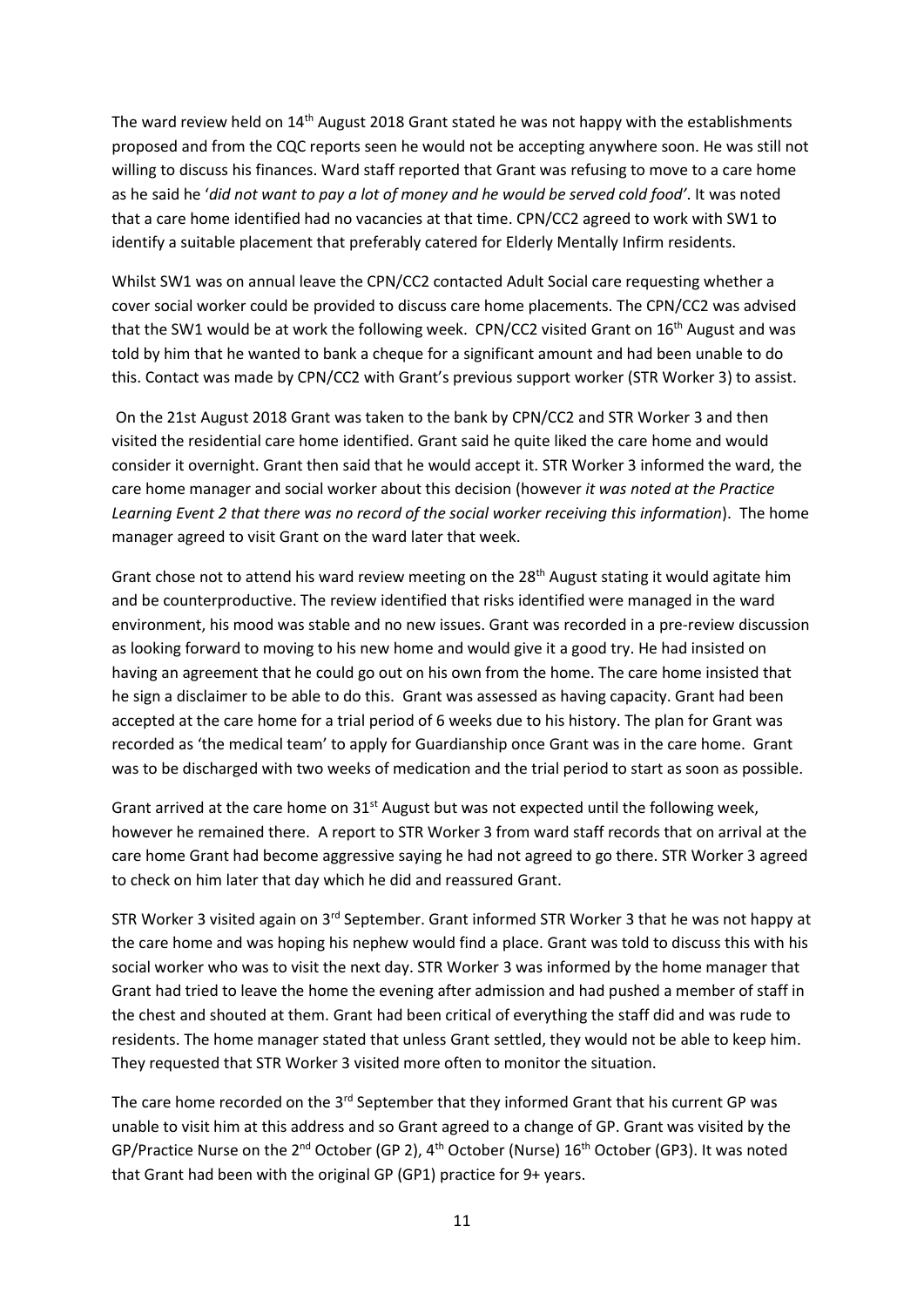The ward review held on  $4<sup>th</sup>$  September noted Grant as 'mood stable no new physical issues and no new risks identified'. There is mention that Guardianship is to be applied now that Grant is in placement. A telephone call was made by the Consultant during the review to the care home to inform them of the importance of books to Grant and his positive relationship with STR Worker 3. He also asked for staff to be reminded that Grant required support with cleaning his hearing aid. The social worker informed the review that Grant had 'punched' a member of staff – not severe. SW1 planned to visit Grant later that day. The plan for MDT reviews was for them to continue and a contingency plan to be put in place regarding future re- admissions.

SW1 and CPN/CC2 visited Grant on 4<sup>th</sup> September. Grant stated he was not happy, and the care home was not suitable for his needs 'as many patients have dementia and restrict socialisation'. He said no-one wanted to help him fix his hearing aid. He said he did not have dementia and he felt out of place. He said the staff were good people. SW1 proposed further assistance from support workers to enable him to go out. The CPN records that SW1 agreed to look for an alternative placement and support workers. CPN/CC2 would continue to offer support visits.

On the 5th September STR Worker 3 visited Grant who was sitting in the lounge with his eyes closed. Grant informed him that he was trying to block the world out. He said he was depressed and although would not harm himself he did not care if he lived or died. He further said he did not want to be in a care home and wanted supported housing. STR Worker 3 informed Grant that a new support worker from the 'Council' had been asked to become involved with him and they would follow up this request with his social worker. STR Worker 3 recorded that they were concerned about Grant's low mood. Further contacts occur between STR Worker 3 on the 7<sup>th</sup> and 10<sup>th</sup> September. It appears that these were by telephone as there is no recorded visit at the home on those dates. Grant is requesting that he is not at the care home in 6 months' time and wants his nephew contacted. Grant is informed that he may have to wait for a new suitable place to live. He is told that a Social Care support worker will be visiting him on the 8<sup>th</sup> September to take him to the Bank and look at housing options.

A ward review took place on the 11th September in the absence of Grant. The review received information that Grant's mood was stable, no new physical health concerns and no safeguarding concerns noted. The Consultant stated he had spoken with the care home and told Grant is settled. The review was informed that Grant had only one change of clothes and so the Support Worker/CPN were requested to urgently obtain clothes from his home in Apartment 1. The care home had contacted the ward to obtain clothing for Grant and arranged that the social worker would collect them. It was later arranged that Grant would be supported to go back to Apartment 1 and collect clothing. The Plan agreed that the trial period (leave) would continue owing to Grant's possible agitation. It was noted that Grant maintained capacity.

The CPN/CC2 visited Grant on 12<sup>th</sup> September following the ward review the previous day. Grant told them he wished to return to Apartment 2 at the sheltered accommodation he had lived in briefly in May 2018. The CPN advised that Grant tell the support worker (Mental Health Social Worker MHSW working for Adult Social Care) who was to visit the next day. MHSW visited on the 13<sup>th</sup> September and took Grant as arranged to collect clothing from his home. It is reported that Grant recognises he cannot return to Apartment 1 but does not wish to remain in the care home. An application for a Housing Agency was given to Grant which he agreed to read through over the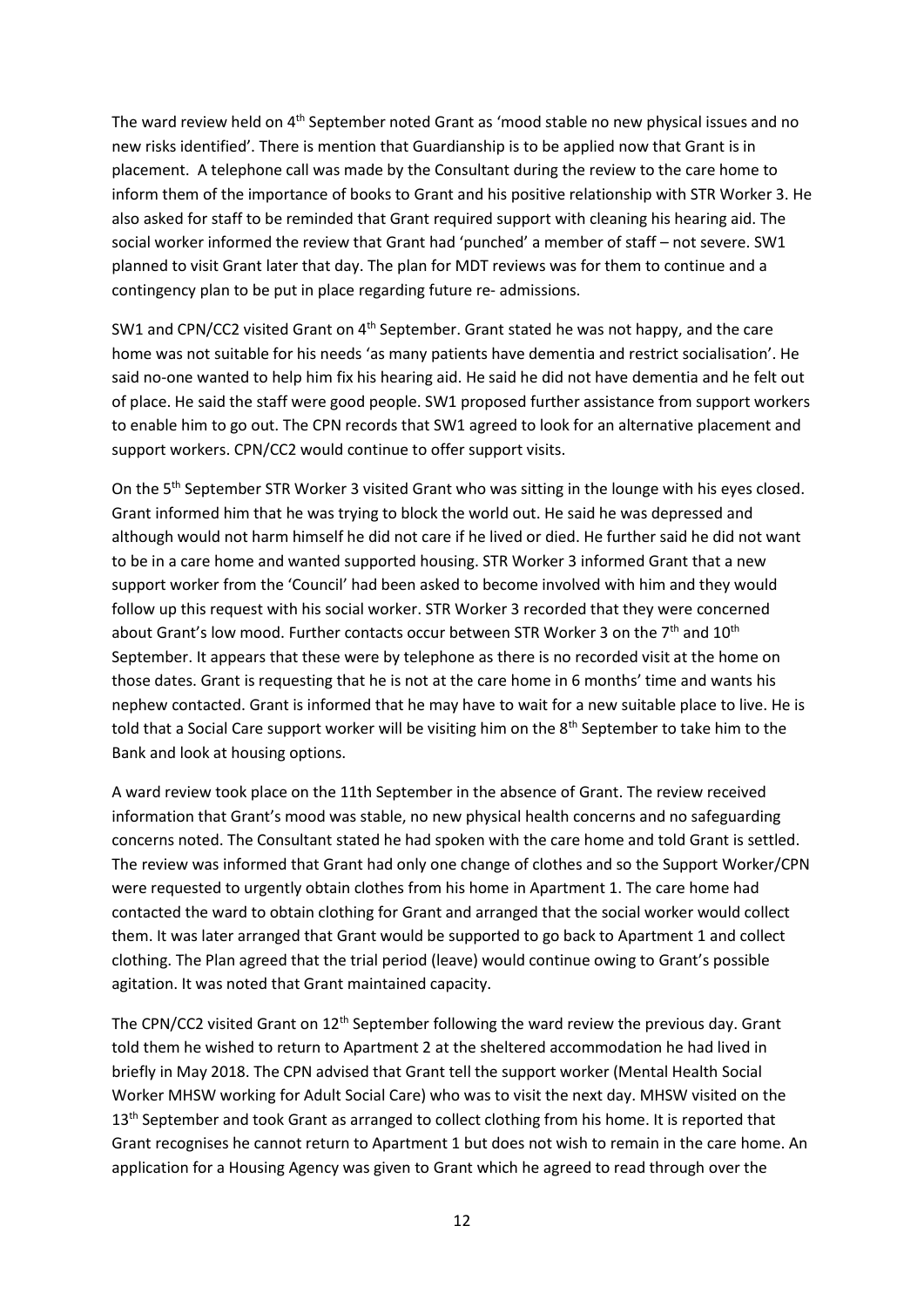weekend. When contacted by STR worker 3 on the 14<sup>th</sup> September it was noted that Grant seemed brighter in mood and this seemed to be down to the support he was getting in moving forward.

On the 18<sup>th</sup> September Grant was officially discharged from the ward to the care home. It was recorded that the placement was deemed suitable for his needs at the present. The after-care plan was agreed for psychiatric follow up. His Care Coordinator to arrange regular monitoring, support and medical review at the care home as needed. He was given a 2-week supply of medication and the GP was requested to continue to prescribe the same psychotropic medication. Grant's GP was also requested to regularly monitor his physical state and medications. It was agreed at the review that the care plan include that re-admission to hospital was not an option for Grant and he would be formally discharged.

Following notification from the ward regarding Grant's discharge and noting that re-admission to the ward was not an option ASC continued to pursue alternative housing through the Housing association with joint visits to the care home being maintained. STR Worker 3 contacted Grant and was told by him that he was still not happy at the home and did not want to be there at Christmas. STR Worker 3 noted that the conversation was very repetitive and difficult to disengage from. Grant asked for support to fill out the Housing Application which STR Worker 3 agreed to if the social care support worker was not available. STR Worker 3 assisted Grant to fill out the housing application form on the  $22<sup>nd</sup>$  September but was noted to be threatening to leave the care home once the 6week trial period was completed.

On the 24<sup>th</sup> September Grant was visited by CPN/CC2. Grant told them that he was not willing to stay and was not happy and wanted to leave after the 6-week trial. The issue of not remaining was discussed with the Manager of the home and CPN and it was agreed that 'something needed to be done as it was 4 weeks into the 6-week trial. The CPN agreed to speak with the social worker.

On the 28<sup>th</sup> September Grant tells STR Worker 3 that he wants to return to Apartment 2, and he will '*go walk about if he can't find somewhere else to live'*. He further informs them that the last time he went into hospital was because of a 'walk about' and a confrontation with neighbours resulting in his not feeling he could return to his original Apartment 1 because of this.

Grant was supported with his application form and it was taken to the Housing Association with responsibility for Apartment 2 on the  $3<sup>rd</sup>$  October 2018. There was the possibility of a ground floor apartment or his old one on second floor that still contained the remainder of his furniture. STR Worker 3 agreed to visit Grant to consider his options.

On the 4th October 2018 SW1 and the MHSW visited Grant where he expressed his dissatisfaction with not being visited by them during the last week to support him with his application form. Grant was supported to his home to get some items.

Grant expressed his happiness to STR Worker 3 regarding the move to Apartment 2. He had accepted his old apartment back. He agreed to remain at the care home until he could move.

On the 15<sup>th</sup> October contact was made to STR Worker 3 as Grant was threatening to leave the care home and return to Apartment 1. He was upset that he had been given his medication late and he had got himself angry. STR Worker 3 managed to calm him down and to remain at the home. Grant was very negative about his move to Apartment 2 and living in the location. It was noted by STR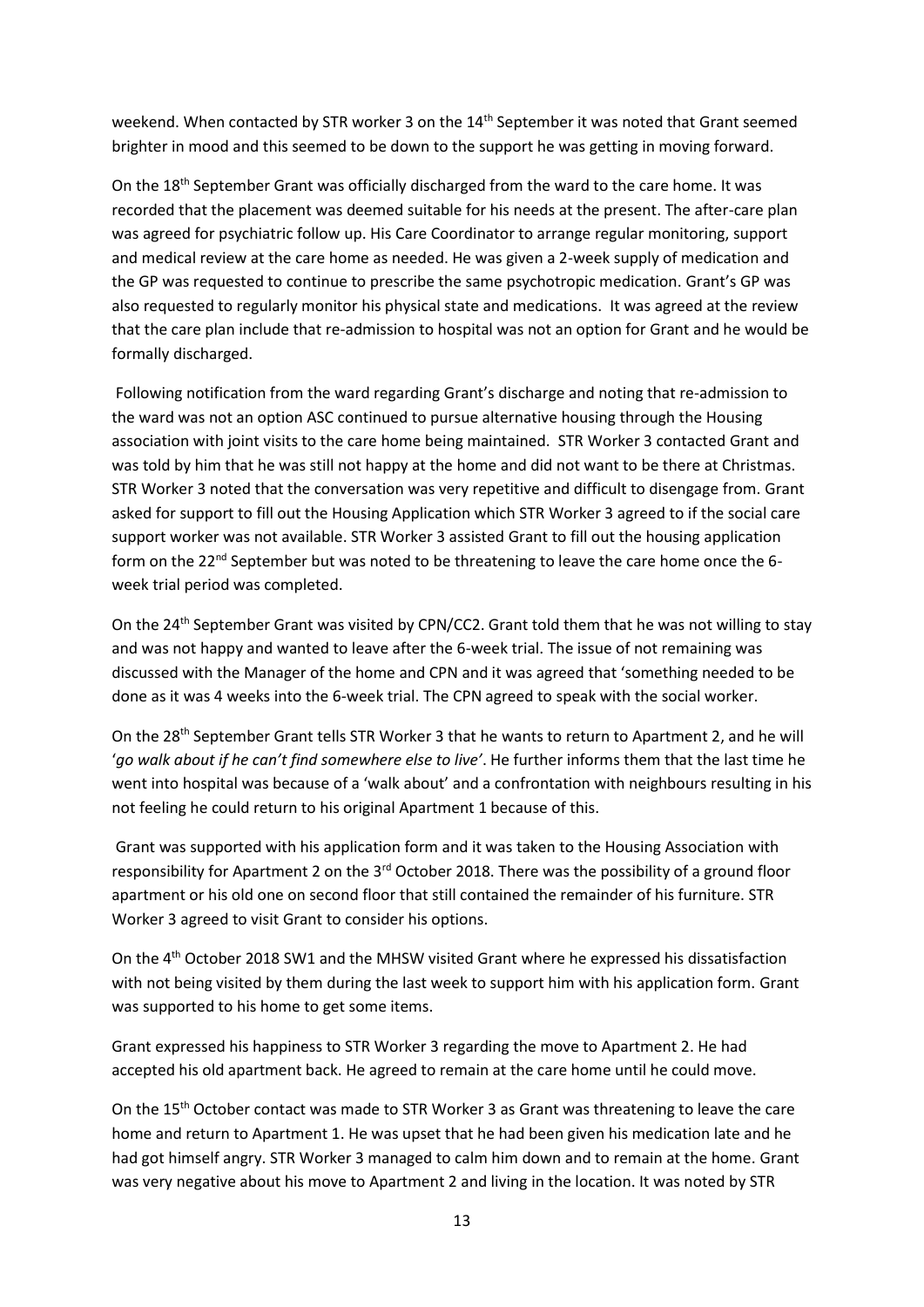Worker 3 that the Manager of the care home would like Grant to leave as soon as possible owing to his threatening behaviour. STR Worker 3 agreed to visit the following day. SW 1 had visited Grant to discuss the move, but Grant told her he was not happy with the suggested plan for his support needs.

SW1 telephoned CPN1/CC2 and explained that she was visiting Grant later that day regarding the move to Apartment 2 and that she would facilitate the move. The visit took place and Grant expressed that he wanted to move the next day. It was explained that he would need to wait as support was needed to be determined and what was needed for the apartment. CPN/CC2 rang the care home to arrange to visit Grant either later that day or the next (19<sup>th</sup>). There was no record that a visit took place either from Oasis record or the care home register.

Accompanied by STR Worker 3 Grant signed his tenancy on 22<sup>nd</sup> October 2018 for Apartment 2. He was to return to the second-floor apartment where he had lived from 16th October 2017 up to his hospital re- admission on 3<sup>rd</sup> November 2017. Grant questioned why he should pay the service charge and only agreed to purchase bedding and a radio. Much of the furniture had been disposed of at the end of his previous tenancy in January 2018. The apartment had no cooking facilities and no fridge. Meals could be purchased on site and washing facilities were also available.

SW1 had a brief meeting with CPN 1 on 22<sup>nd</sup> October 2018 to discuss ongoing support for Grant stating that he still wanted to make the move.

CPN/CC2 visited Grant at the care home on 23rd October. Grant appeared settled but complained about not being able to move yet. Grant stated he would move the next day. Grant was informed by CPN/CC2 that he was expected to move on the  $26<sup>th</sup>$  October. Grant expressed that he was not wanting to make this move his permanent place. CPN/CC2 reported that Grant was moving from one issue to another in one long speech.

Grant was accompanied by STR Worker3 on  $24<sup>th</sup>$  October to purchase items for the apartment. Grant stated he '*did not want to spend money in case he does not want to stay there and go walk about back to hospital'*. STR Worker 3 explained that the hospital may not be able to take him, and he may be placed in another care home for his own protection. Grant stated he would not pay for another care home. STR Worker 3 agreed to see Grant again on the 26<sup>th</sup> October to help him move.

SW1 and STR Worker 3 had an email exchange on 25<sup>th</sup> October 2018 regarding Grant's move and whether any additional support could be given. STR Worker 3 stated that Grant was adamant he was moving on the  $26<sup>th</sup>$  and only had a bed and wardrobe, he was reported as he 'wouldn't listen and has capacity but needed help'. SW1 advised that her involvement would not be for much longer.

Grant moved to Apartment 2 on 26<sup>th</sup> October 2018 with the assistance of STR3 worker. On the way there a radio was purchased and some lunch. Grant was made aware of his medication times and what to take. Grant was informed that he could order his meals for the following week from a menu provided from a restaurant on site. He was further informed that the care home he had just left had arranged for the chemist to deliver his medication at this new address in future.

On the 8<sup>th</sup> November 2018 SW1 rang the office at Apartment 2 to enquire how Grant was settling in and was told he was 'doing well'. SW1 arranged a joint visit to Grant with STR Worker 3 for 13<sup>th</sup>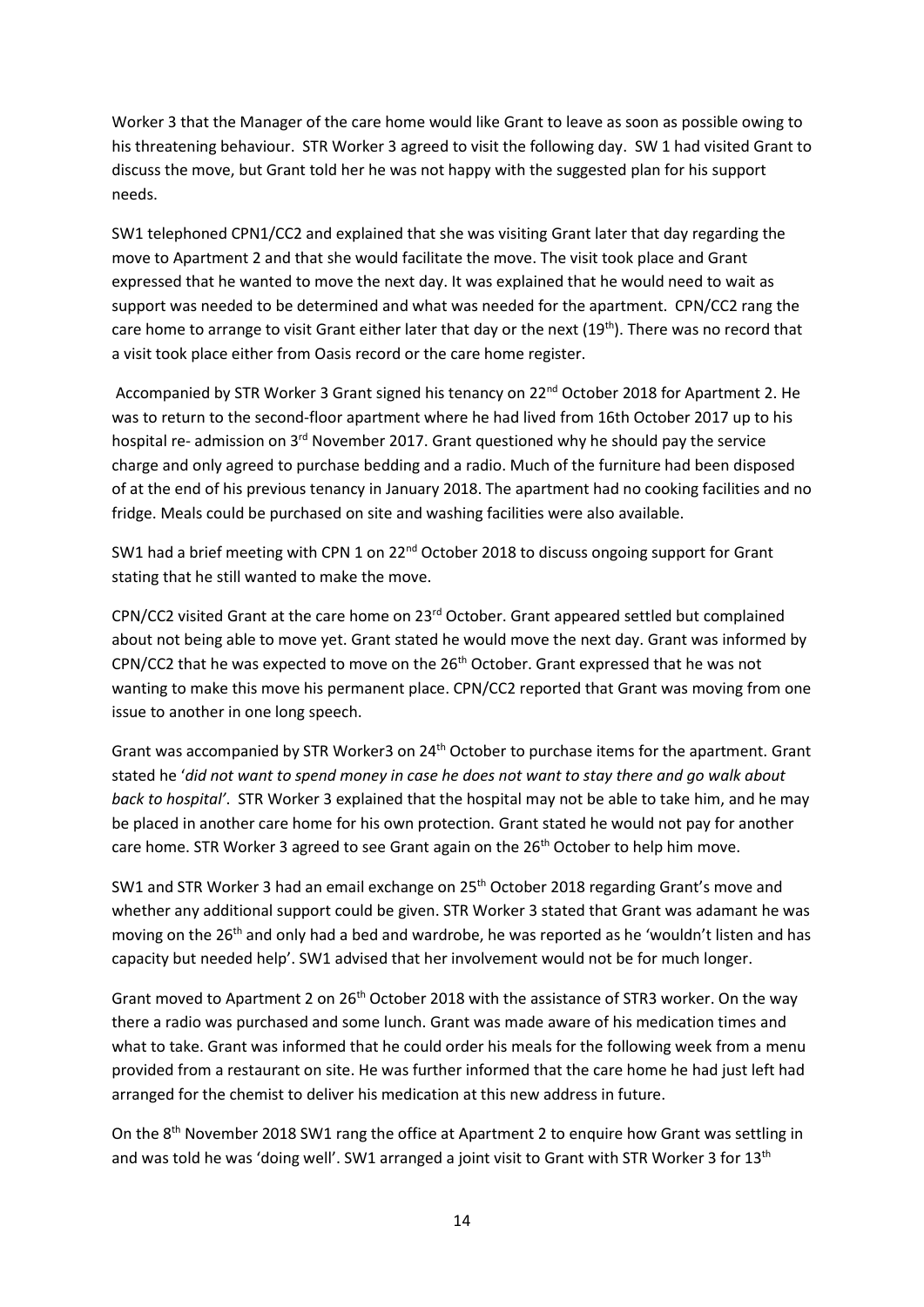November 2018. This visit was unfortunately cancelled owing to sickness absence. A re-arranged meeting was not made.

Staff at the housing association reported that Grant initially socialised with other residents in the communal areas, even having lunches on occasions. There were no housing management concerns and they were aware that Grant had visits from service professionals.

CPN/CC2 visited Grant for a pre-arranged meeting on 15th November 2018. They knocked the door several times but there was no answer. It was suspected that Grant was inside but unable to hear the door. CPN/CC2 planned to visit again in two weeks. CPN/CC2 rang the housing association office on the 28<sup>th</sup> November 2018 and as there was no answer left a voicemail message to be called back. A telephone call was made to the Care Home by CPN/CC2 enquiring which chemist Grant's medication was coming from. They were advised that Grant had been temporarily registered with a local (to the home) GP. It was advised that the Co-ordinator contact the GP practice. The Manager at the housing association contacted CPN/CC2 informing them that Grant had approached her expressing a worry over his medication saying he only had a 'weeks- worth' left. The pharmacy was contacted, and arrangements made for a further month of medication, but Grant would need to register at a local pharmacy following his move. CPN/CC2 contacted the GP to determine the new link Pharmacy.

CPN/CC2 visited Grant on 6th December. Grant was reported as cheerful and pleasant in mood stating he was happy for the visit. Grant said he was lonely and isolated. He apologised that he did not have a proper chair for him to sit on and for having too much smoke in his room. He said he could not listen to music as it may be too loud for others. He said he wanted to go back to hospital to learn how to use his hearing aid. He mentioned that he was being charged two amounts of council tax and needed help. CPN/CC2informed him that he would speak with his social worker.

Grant mentioned that he could do with a residential home rather than his own flat. He did not like being on his own. He admitted that he was 'a difficult customer' but he needed practical help and support in the community. CPN/CC2 reported that Grant was concordant with his medication. Grant stated that he had a constant humming sound in his head and had Tinnitus. Grant was told that CPN/CC2 would visit again in two weeks.

On the days prior to the  $7<sup>th</sup>$  December Grant had sat in the office with staff and seemed to want company appearing a little agitated and concerned about his medication. A senior care worker present contacted Social Services to obtain advice however social services were unable to find a record of this call. The Senior Care Worker also spoke with the CPN/CC2 who visited on 6<sup>th</sup> December and was told Grant was okay at that visit.

On the 7<sup>th</sup> December 2018 Grant came to the office around 4.00pm and asked staff to ring his doctor as he wasn't feeling very well. He told staff he was hearing voices and loud music in his head. Grant told staff his GP was Dr S at named health centre (HC1). Staff rang to be told by answerphone to ring the on-call system. The call was made, and staff were told a doctor would ring back. Grant told staff that he had bought a bottle of alcohol the previous day and had a drop in his coffee and so hadn't taken his medication that afternoon but would take it that evening. The on-call staff rang back to say that Grant was not registered with GP S and they would need to ring the practice he was registered with whilst living at the Care Home (HC2). A call was made to the Practice telling them that Grant was hearing voices and were advised that there were no appointments available and to ring on the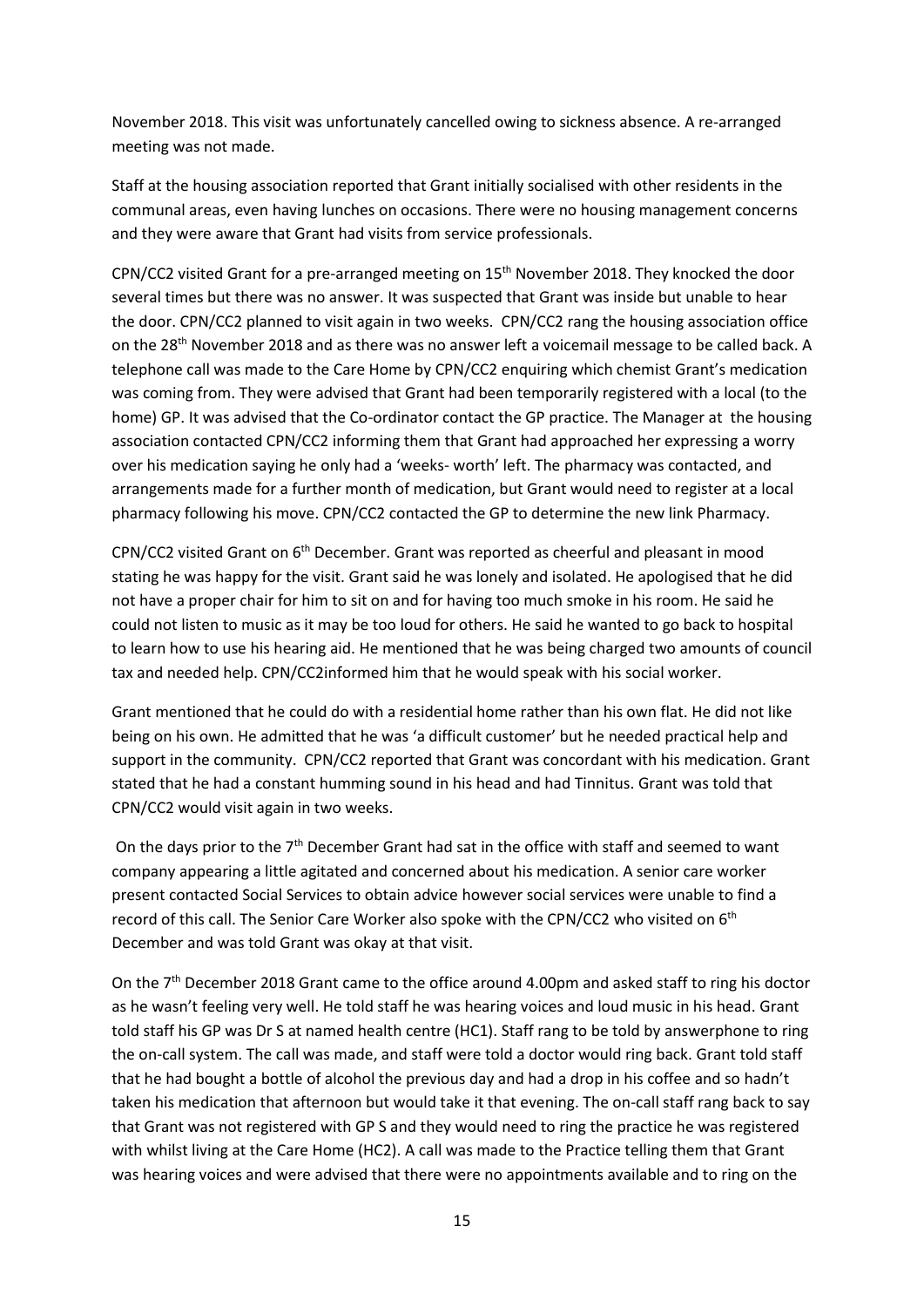Monday  $10<sup>th</sup>$  December. Grant said he was adamant that he wanted to see a doctor and was feeling panicky and scared. He said he wanted to speak to someone at the hospital on the ward where he had been admitted previously. The hospital was rung, and the call put through to the ward but there was no answer. Grant insisted that staff then ring 999.

At 17.03 hours the Ambulance Service (AS) received a 999 call for Grant who was reported as hearing voices and music and he was scared to go into his flat so was waiting in the reception of . An ambulance was dispatched which Grant met in the car park. The ambulance crew were told by Grant that he gets no help but needs some. His apartment was noted to be sparse with no food and no care package in place. He was conveyed to hospital for a full assessment. A safeguarding referral was completed by the AS which was passed immediately to Adult Social Care. The Practitioner Learning Event discussed the issue of the AS sending referrals about individuals needing welfare and care rather than abuse or neglect needs and recording them as Safeguarding referrals. Adult Social Care highlighted that this issue had been raised in a previous SAR and will be addressed in the recommendations of this report.

In Accident and Emergency Grant was assessed and referred on to be seen by the Psychiatric liaison Nurse. Grant said he was hearing voices with loud noises and felt he was in fear of being killed. A joint assessment by the Liaison Nurse and duty Senior House Officer Psychiatrist.

The summary of Grant's assessment was reported as- *presenting to A&E complaining of hearing voices. He is known to the Mental Health Trust having a diagnosis of Chronic Schizophrenia and Personality problems. He was admitted to hospital in June 2018 and discharged September 2018. He has a history of 4 previous admissions since last year. It is documented that most admissions were precipitated by Grant's dissatisfaction with accommodation and social circumstances. He was seen by his CPN yesterday and he was stable in his mental health. Grant had all necessary investigations that came back negative.* 

Grant was in A&E a significant time where it was assessed that '*there was no evidence of overt psychotic symptoms or evidence of distress to his experience. He presented as euthymic in mood. It was concluded that the main concerns for Grant were social issues as he was struggling to cope at home. It was further reported that Grant denied suicidal thoughts and no risk to self or others was identified. It concluded there was no evidence of acute mental illnesses.* 

Grant was discharged home. The discharge records noted that the Home Treatment Team were to review the following day, contact was made to the CPN to review on Monday 10<sup>th</sup> December and an urgent Outpatients appointment to be made.

The AS safeguarding referral was recorded as received by the Adult Social Care Emergency Duty Team EDT at 22.20 on the 7th December. The referral advised that Grant was '*hearing voices in his head threatening and loud music, scared to go back in to flat. No care, flat very clean but no cooking appliances, kettle or food. Wants to be re-housed. Taken to hospital.* EDT logged the concern.

On Sunday 9<sup>th</sup> December 2018 the ambulance service received a call at 13.18 for Grant who was reported as suffering with his mental health. Grant had used his emergency call system in his apartment to call for assistance triggering an emergency call for an ambulance. The ambulance crew arrived at 13.43, and reported that on arrival the doorbell was broken, no mobile or landline phone,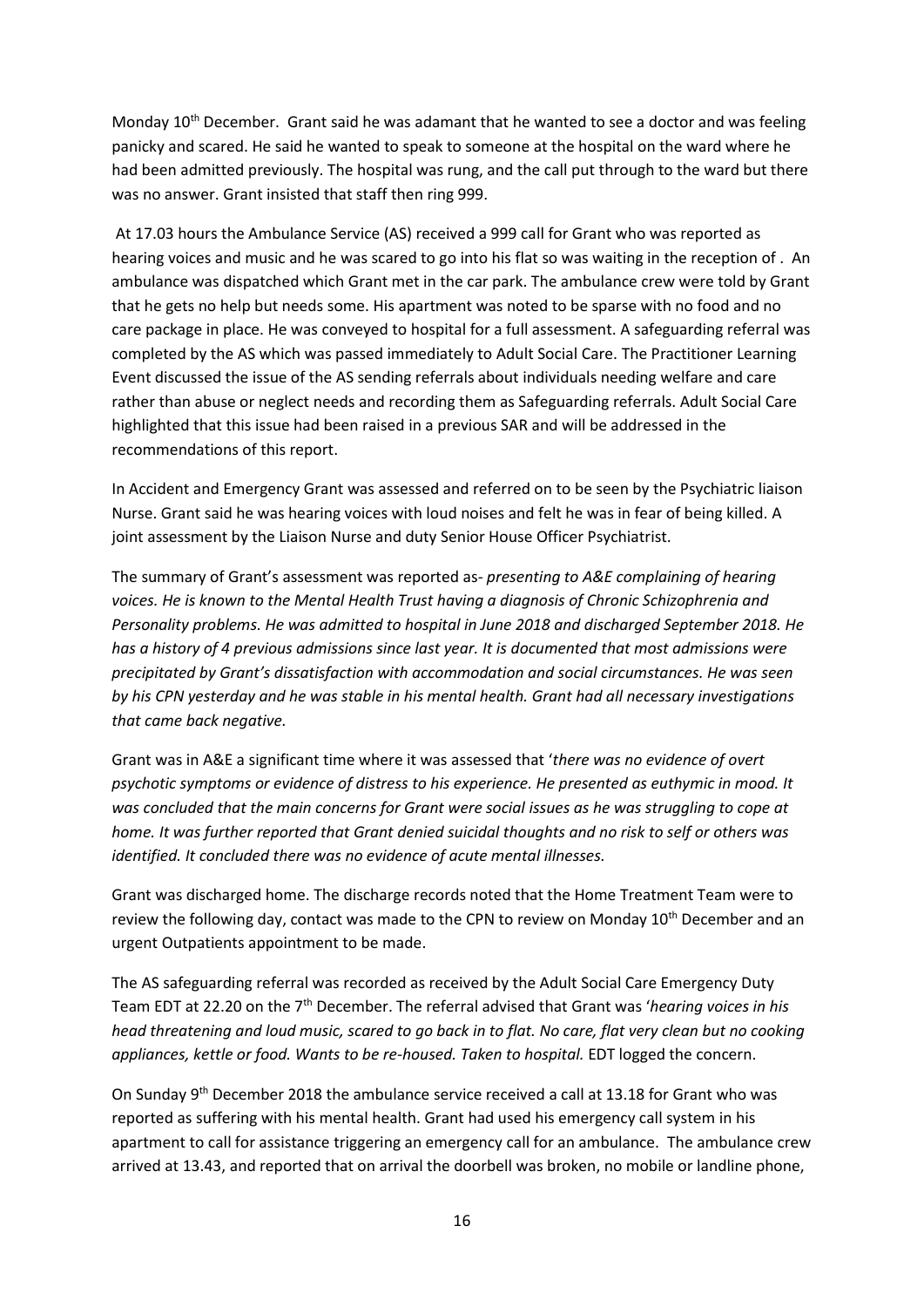and no fridge which is required for eye drops and food. Grant stated that he is waiting for social services support since he moved in 6 weeks ago and consented to a re-referral to social care. Grant told the crew that he has been hearing voices intermittently for 'a number of days' and has run out of Procyclidine tablets for the last 3 days and not been taking his Chlorpromazine for a number of weeks. It was observed that there were 3 blister packs with Chlorpromazine still in the packs untouched. Grant informed the ambulance crew that he was not suicidal and had no suicidal thoughts. He passed the mental capacity questioning from the ambulance crew. The Crew contacted 111 for advice from a GP regarding prescription advice. The GP stated that Grant required a medication assessment and that he (GP) will email the Health Centre (HC1) to contact Grant tomorrow. *N.B. this contact was the Health Centre who had stated Grant was no longer registered*  with them. Further conversation discussed the need for Grant to be visited by his CPN to monitor medication compliance. The ambulance clinician made telephones calls to mental health care from Grant's bedroom. It was confirmed that Grant had a CPN and had received a visit on Friday. Whilst the call was being made Grant entered the bedroom and opened his wardrobe door pulled out some clothes and pulled out a large bag of up to date medication. The ambulance clinician updated the mental health care person of this development. Action was then taken to remove out of date blister packs and replace with new ones and instruction was given to Grant regarding what to take. Grant took his morning dose and was told to take the evening medication later that night. Grant agreed to do this. Grant said he did not need to go to hospital and would await being contacted by the CPN and GP the next day. A Safeguarding referral was made by the Ambulance crew and submitted to the Local Authority ASC. The ambulance crew left at 16.20.

The Safeguarding referral was dealt with by the out of hours social care EDT who received the alert and reported no further action (NFA) as Grant was known to be supported by SW1 and issues were known.

On the 10<sup>th</sup> December at 08.05 the ambulance service received a 999 call for Grant who had been found in the grounds outside his apartment by a passing carer at his apartment complex. The ambulance dispatched three resources and arrived to find Grant receiving chest compressions from the carer. Grant was confirmed as deceased on the scene and police were requested to attend as it appeared that Grant may have jumped from his bedroom window. Grant's apartment bedroom window was open, the blinds from that room were found outside on a garden wall and a knife was found in the bedroom where window restrictors had been removed.

The concerns about Grant over the 7/8<sup>th</sup> and 9<sup>th</sup> December were picked up by SW1 at work who then had a discussion with SW2 and had agreed to visit Grant that morning. Sadly, on arrival she was informed of the tragic event. The CPN 1 involved with Grant was informed of his death by telephone contact from the social work department. CPN/CC2 was informed by staff of the events over the weekend and of Grant's death. The safeguarding alert from staff regarding Grant over his behaviour during the  $7/8$ <sup>th</sup> and 9<sup>th</sup> December was seen by staff at Adult Social Care on the morning of the 10<sup>th</sup> December but was not progressed as they also received notification of Grant's death.

#### **7. Outcome of Mental Health Trust Root Cause Analysis.**

The MHT carried out a Root Cause Analysis following Grant's death in line with their policies and procedures. A report was produced and submitted to Commissioners on 8<sup>th</sup> March 2019.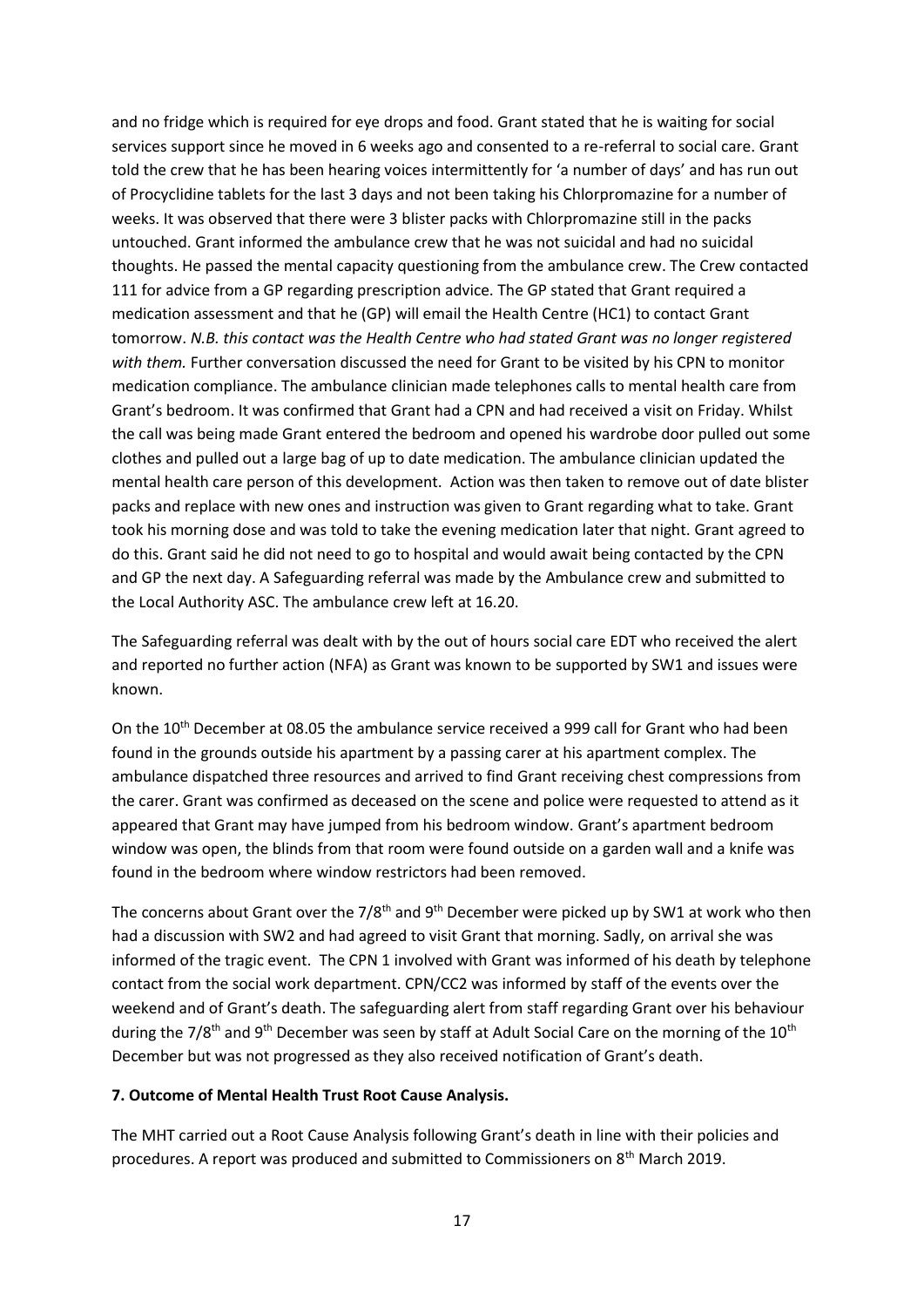#### **Lessons learned:**

- 1. The need to ensure MDT discussion/MDT case conference when making significant decisions about changes in patient care.
- 2. In accordance with the Trust Mental Health Clinical Risk Assessment and Management Policy: It is essential that the risk assessment and risk management plan is reviewed if there is a significant change in presentation of the service user or a change in care circumstances.
- 3. To re-enforce the need to consider other antipsychotic medication through case reflection.
- 4. Timely medical reviews following discharge from inpatient care, should be provided. *When patients are stable following a crisis/expressing suicide ideation staff should assertively query underlying reasoning such as loss of social status and to ensure that a robust contingency plan is in place. Specific Older Adults training should be provided to support this. There is a need to ensure recognition and consideration of patient specific early warning signs of relapse.*

#### **Recommendations made:**

- 1. When making significant decisions about changes in patient care, staff should consider an MDT case conference to ensure all relevant professionals are involved.
- 2. It is essential that the risk assessment and risk management plans is reviewed if there is a significant change in presentation of the service user or change in care circumstances.
- 3. Following inpatient discharge, ensure all patients have a pre-booked medical review within 4-6 weeks, either in OPA or at home. This is to be incorporated into Trust Care Programme Approach (CPA) Policy which currently does not stipulate timeframes for medical reviews.
- 4. Specific Older Adults 'Dealing with Bereavement' practice sessions to be considered to inform meaningful discussions with patients and robust contingency plans.

The above report was accepted by the MHT and an action plan developed and monitored. This report has served to inform this SAR and all recommendations made have been included in this SAR to be presented to the Safeguarding Adult Board alongside any new recommendations.

**8.Key themes, analysis and comment including examples of good practice, both single and multiagency.** *Where recommendations have been made by the agencies and detailed in their IMR they will be included in section 9.* 

## **Liaison and information sharing between professionals and record keeping in the case.**

The main agency providing care to Grant during the time period for this review was the MHT hospital ward. Grant spent more than 6 months on the hospital ward over two 3 + month periods between February 2018 and October 2018. During his time on the ward staff liaised with other agencies in pursuit of discharging Grant to appropriate alternative accommodation. Regular ward reviews were held, some included Grant and others (at Grant's request) did not. Towards the point of discharge planning Adult Social Care and Community Mental Health support teams were involved jointly and attended ward reviews.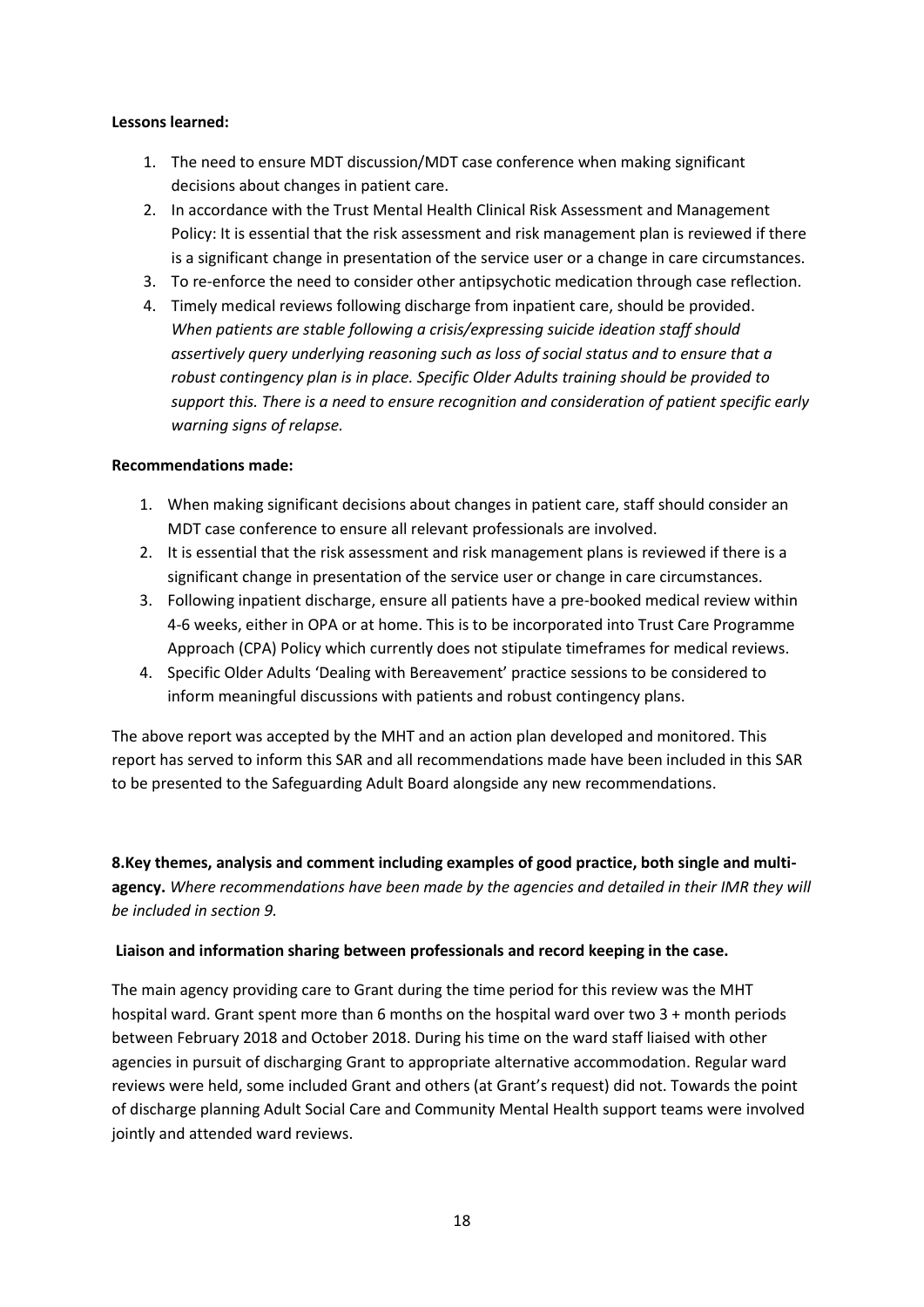Grant's admissions to Accident and Emergency departments were preceded by differing mental health issues and incidents including self-referral, suicide attempt and requiring a Section under the Mental Health Act. The agencies involved with Grant during these crisis episodes were found to liaise very well including the use of follow up documentation and monitoring as completed by British Transport Police, Ambulance Service and Accident and Emergency staff. Two Adult Safeguarding referrals were made by the AS to ASC. This is in line with best practice and with the intention to keep safe and support vulnerable adults. Both safeguarding referrals were picked up by the Emergency Duty Team and appropriate enquiries made. The first concern raised on the 7th December 2018 resulted in no further action as Grant had been taken to A&E and assumed that he would be seen by mental health professionals. EDT were not informed that Grant was discharged from A&E and there was no record that the hospital was contacted by EDT to check the current situation or that the concerns raised in the Safeguarding alert were shared with the hospital.

The second Safeguarding referral on the 9<sup>th</sup> December 2018 was also received out of hours by the EDT. This alert concentrated more on the lack of furniture and cooking facilities in Grant's apartment. The referral was screened with no further action on the basis that SW1 was supporting Grant and the MH duty worker was to follow up the next day. Given that this second referral made it clear that only two days later Grant was in his own home, it may have been beneficial for further enquiries to be made by EDT to ensure that at least he had some food. It should be acknowledged that this would have been difficult as Grant had no telephone and it was late in the day. An urgent visit for his social worker was flagged for the next day.

The Individual Management Review submitted by ASC identified some evidence of some good detailed record keeping within Grant's case notes but did note that at times there were gaps making it difficult to fully understand what happened at certain meetings and not fully reflecting the outcome of a meeting.

There was good information sharing between ASC and MHT in relation to supporting Grant with his choices regarding potential accommodation providers. There were regular contacts between the Ward and ASC when Grant spent long periods of time in hospital. Information regarding discharge dates, case allocations and updates were evident and timely. ASC shared Grant's care and support plan with the care home for information to support his discharge.

The MHT ward initiated in a timely manner the two inpatient discharges for Grant and notified the GP by letter alongside a treatment plan. There was evidence that the GP service had information about Grant from the ward but little or nothing from any other agency. There was a comprehensive discharge letter from the A&E department where Grant was admitted following the railway incident.

When Grant moved from the residential care home to supported living the GP details did not appear to have been communicated to all parties. This did cause undue confusion and delay when Grant was asking staff to contact his GP when he was unwell, and his mental health was deteriorating. It can be deduced that when the Ambulance crew were contacting 111 the confusion over the duty doctor sending information to Grant's old GP rather than his current one, implied a delay in updating the records. The speed of changing the GP for Grant in the residential care home, albeit with his agreement, seemed hasty and it would be worth considering that during the trial period for a resident it may be better to negotiate with the long-term GP to offer care where possible. Geographically the distance was not too far for this to happen. It appears that a 'blanket decision'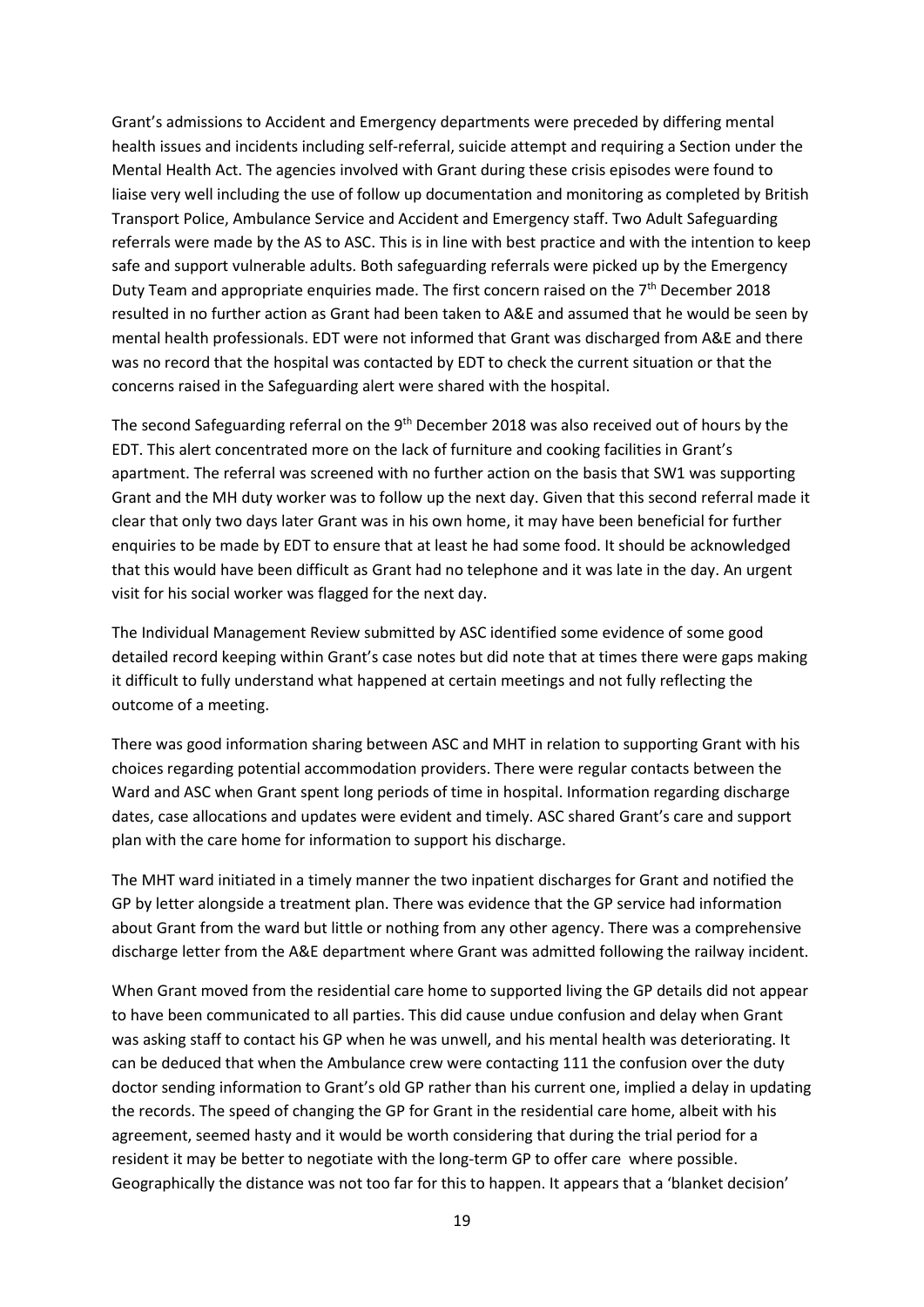occurs for residents entering the care home to change GP Practice. Grant had been with his GP for over 9 years and given his mistrust of some professionals this may have been a relationship to hold on to at the time of change. The last GP (GP3) who saw Grant in October 2018 did not record in the patient notes any arrangements for a follow-up appointment.

Staff from the residential care home visited Grant on the ward and completed an assessment for admission. Information was provided from the ward and ASC regarding a care plan and risk assessment. The planned discharge required that Grant would only be discharged if the trial was successful. Despite Grant being told that he was on a 6-week trial, the hospital discharge letter was sent out on the 18<sup>th</sup> September 2018. It appears that both the care home and Grant adhered to the timescale of a 6-week trial.

Staff from ASC and MHT were responsive to change in Grant's choices about where he wanted to live. When the move to the residential care home took place, ASC allocated a mental health support worker to assist Grant to access his previous property and to set up direct debit payments for his tenancy bill. From the chronology record of contacts with Grant during the time that he was in the residential care home there were numerous contacts both in person and by phone. Looking at the number of people involved with Grant and their differing roles (whilst it is good that staff were responding to Grant) it could have been confusing for him to know who was responsible for each action that he was requiring. This may well have exacerbated his frustration with his service received. This manifested itself in his expressing his anger and frustration with every member of staff who visited him. Whilst the support was good and during his time in the care home was more than weekly it was a stark contrast to the visits/support he had once he moved into a less supported environment.

When Grant moved back to Apartment 2, no information about his previous suicide attempt or formal assessment was shared with the Housing Association. As Grant was taking a tenancy agreement and was not requiring social care support (despite his initially saying he would and was deemed at risk if he was not in a supportive environment) very little information was available to staff at the Housing Association. *It is recognised that Grant was entitled to privacy and confidentiality and the repercussions of this are covered elsewhere in this report.*

## **Was capacity assessed, recorded and specific to certain decisions? Was legislation (e.g. Mental Capacity/Mental Health Act) used appropriately?**

Whilst in hospital Grant's capacity was recorded as assessed throughout the case notes and formal assessments were recorded as completed. When Grant was admitted to hospital in February 2018 he was assessed as lacking capacity to make an informed decision regarding his admission to hospital and treatment. He was placed on urgent DoLS and safeguard alert. During his two episodes of hospitalisation in 2018 there were occasions throughout treatment when Grant's capacity was fluctuant as he on occasion found it difficult to make decisions regarding day to day management. It was noted that concerns were recorded about risk if Grant was not in a 24-hour supportive environment such as a care home. In June 2018 the Consultant for Grant considered instituting a Guardianship Order to enable keeping Grant at the care home MH should he decide to leave. It was unfortunate that the medical team were not consulted or made aware of Grant's move out of the care home into Apartment 2. It is also of significance that Grant's capacity was not assessed prior to his move from the care home. The IMR's from ASC and MHT have made recommendations regarding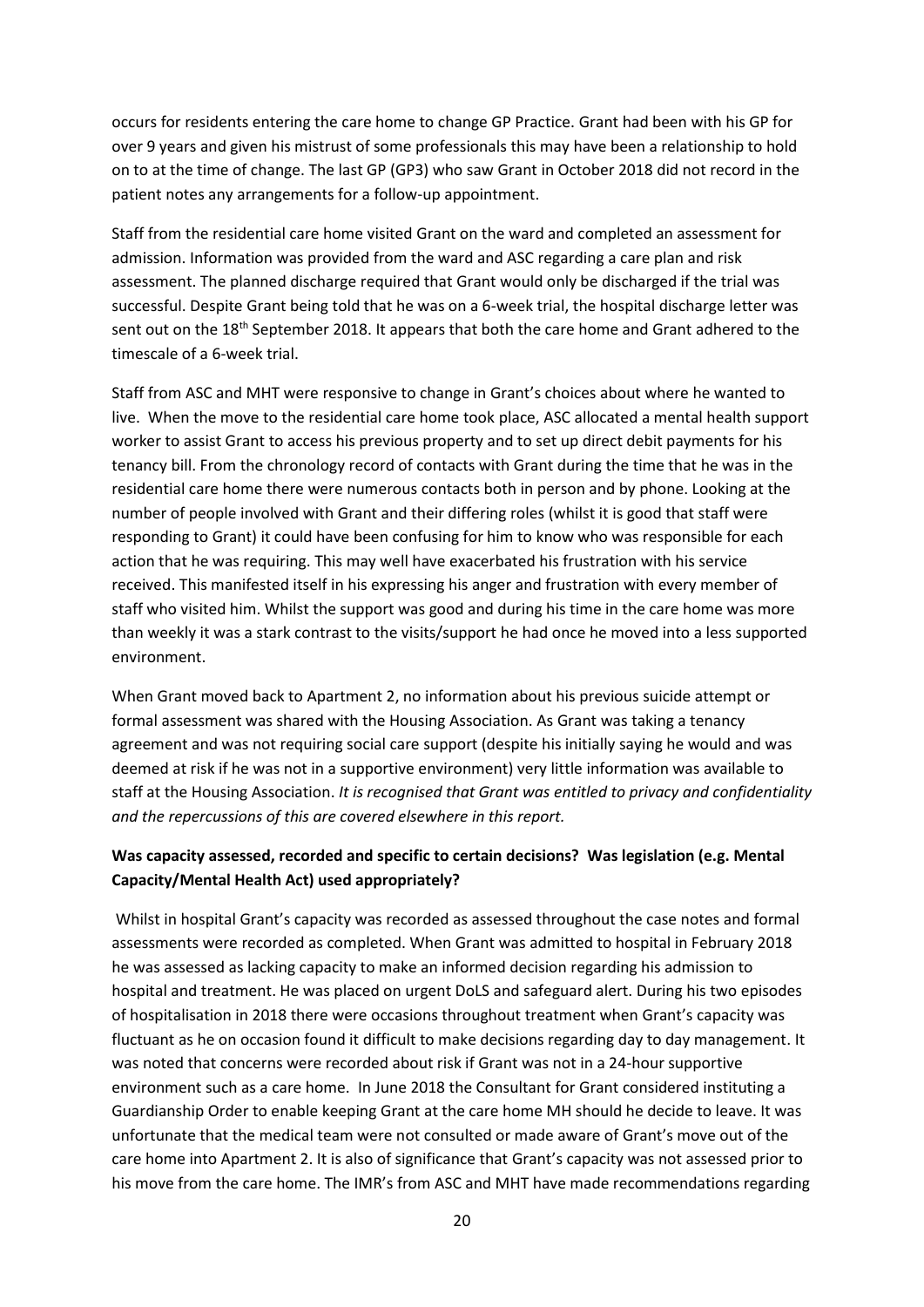this issue. Other legal options could have been explored regarding Grant's reluctance to engage or make best interest decisions that may present a risk. The Guardianship order would have been able to deal with Grant's place of living but would not have dealt with his money or property.

The BTP identified that when their Officers attended the incident at the railway station where Grant was reported as a 'suicidal person' their use of a 'voluntary basis' admission to hospital did achieve a positive place of safety but have recognised that the use of a different Section, namely a Section136 would have been a more appropriate route to have used . Refreshed guidance has been delivered to frontline officers to empower them with knowledge and give them confidence to utilise their powers more proactively.

There was good use of Deprivation of Liberties (DoLS) and Best Interest assessor with Advocacy eventually being provided for Grant. This added an extra safety-net layer to the risk management and capacity processes. It should be noted that during the assessments in May 2018 there were differing views regarding Grant having or not having capacity. Psychiatrist 2 stated that they had a view that Grant was unable to weigh up information to decide. The IMR for ASC identified a weakness here and suggests that where there were concerns that Grant was lacking some capacity (or decision specific capacity) then a further DoLS should have been submitted. In June 2018 following the railway incident Grant was re-admitted back to MHT hospital and taken off the Section 2 MHA. A ward review on 19<sup>th</sup> June 2018 recorded that Psychiatrist 3 had concerns about Grant's capacity to decide regarding paying for care and support, insight into his medication, discharge destination and managing his mental health in the community. This view influenced finding a residential care home environment for Grant.

There is no evidence from any of the agencies involved with Grant taking legal advice for dealing with people who refuse to engage regarding their finances but may need support.

ASC fulfilled its review duty under S.27 Care Act 2014 and started a review on 15th May 2018 however Grant at that point refused any adult care support and the case was closed. A further request to ASC involvement was triggered on 19<sup>th</sup> July 2018 where a review of Grant's needs was completed and a support plan for discharge to residential care was provided. ASC identified that although this request should have triggered a 'new' assessment rather than review this had no bearing on the outcome. It is interesting to note that at several times throughout Grant's times of crisis he was asking and recognising the need for social type of support. It is not clear how much negotiation techniques or drawing up a contract could have helped or the use of very clear role and responsibility explanations, but it may have been worth trying. Grant continuously asked numerous staff to support his social care needs expressing anxiety over tasks such as cleaning his hearing aid tubes and repair of his glasses.

## **Was there appropriate focus on Grant's health and well-being and how was this considered and addressed?**

Both the AS and BTP showed appropriate focus and support for Grant during their interactions with him. The AS spent considerable time with Grant in his apartment on the 9<sup>th</sup> December making sure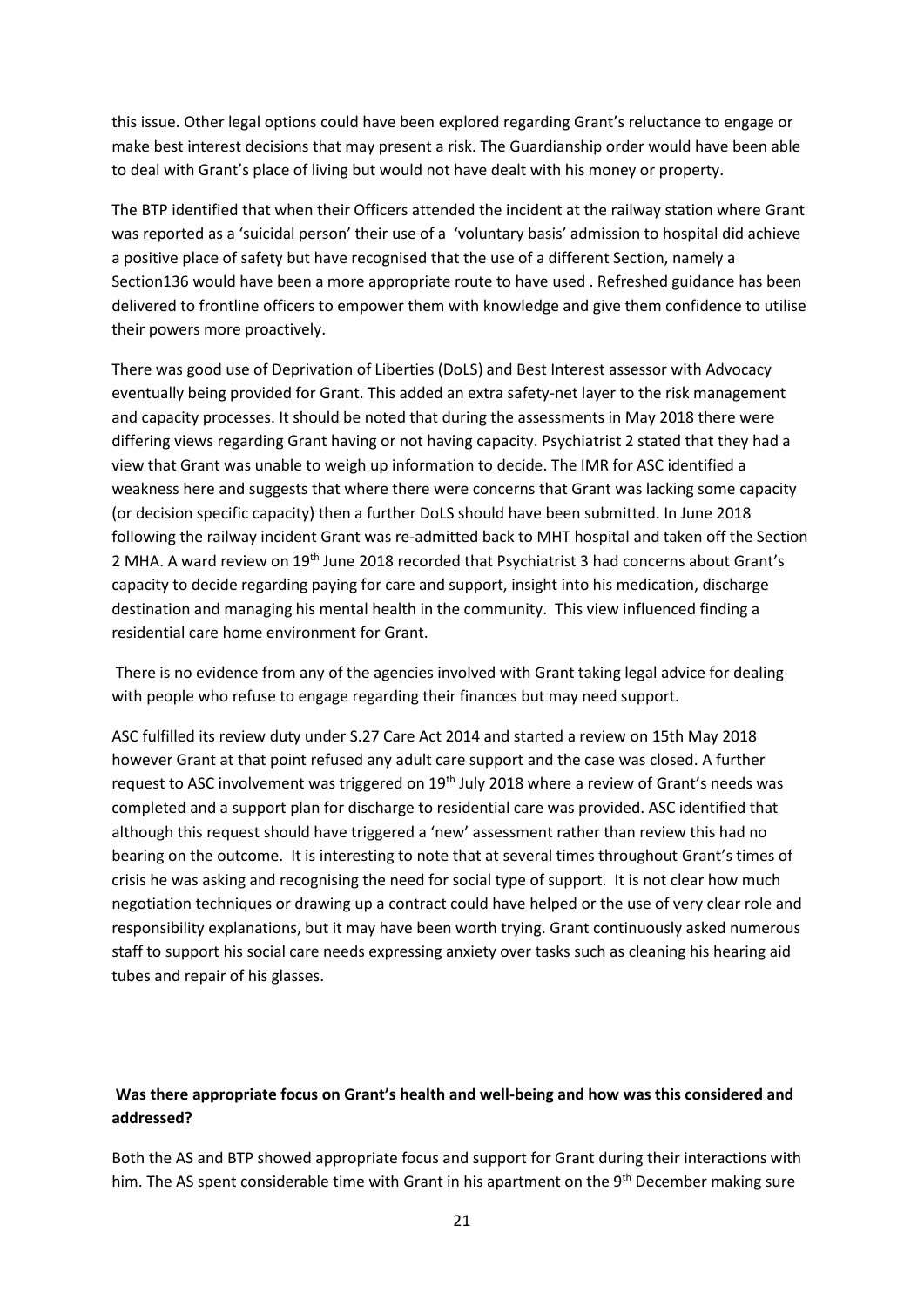both current and future support was in place. Their use of Safeguarding alerts should be commended. The follow-up process for BTP also demonstrated robust systems in place including regular follow up checks.

During the periods of hospital admission Grant experienced problems with his hearing aid and glasses both of which needed repair and he continually had an issue about cleaning the hearing aid tubes. The timescale for the replacement and repair of these aids was lengthy and investigated with staff during the Practitioner Learning event as part of this SAR. Staff explained that delays were caused from Grant insisting that he only wanted to obtain new glasses by attending an appointment at a specific hospital first. This necessitated a request to be seen and placed on a waiting list. Grant also insisted on a private hearing aid rather than an NHS one. It is evident that he was still having difficulties with his new hearing aid when discharged from hospital.

Grant complained about being lonely and isolated at the care home as he had no one he could talk to. He recognised that most residents had dementia and this lack of company appeared to affect how he behaved with people. After time Grant was noted to become critical of staff, rude to other residents and exhibiting threatening behaviour. Staff at the care home liaised heavily with external health professionals and contacted them whenever Grant requested to see them. The care home reported that Grant showed no signs of confusion or becoming unwell whilst at the home but that he did not waiver in his wish to move to a more appropriate home.

This SAR reveals an overwhelming wealth of persistence and going 'over and above' by many staff to attempt to secure Grant in a safe and acceptable placement. The time leading up to his discharge from the care home in October 2018 saw many visits to Grant from numerous staff with differing roles and responsibilities. Grant's frustration regarding who would help him with his required tasks was evident. The placement of a residential care home was settled on as it offered the 24- hour care possibly replicated by the ward regime. Grant showed improvement in a well-structured and supportive environment and an added positive for him was perhaps the absence of having to pay for hospital care. Grant was described as an intelligent man, proudly independent being very reluctant to accept support. As the time passed it appears that Grant accepted that he needed support but was concerned about who would provide it and what it entailed and the cost. Grant showed a pattern of agreeing to receive support care prior to discharge then changing his mind.

It is not clear how much negotiating over-paying for services took place or whether discussion over his finances were part of an MDT process. It may have been useful to have taken legal advice and looked at managing his financial refusals through a more creative approach to enable trust to be gained. A detailed contract with Grant may have been useful and a breach could have triggered a more in-depth investigation into executive capacity in addition to decisional capacity especially when refusing services where self-harm could occur. (e.g. not taking his medication). Attempts were made whilst Grant was in hospital to investigate whether Grant was experiencing cognitive deterioration, but Grant refused to have an MRI. There was no further reported attempts to re-visit this post discharge.

When Grant moved to the care home his support worker needed to source clothing as he was reported as having little with him. It was noted that a plan to obtain clothing had been delayed in July whilst in hospital and required a Section 17 to enable Grant to be accompanied home to gather clothing. Grant was eventually accompanied home to sort out some issues and collect clothing. Staff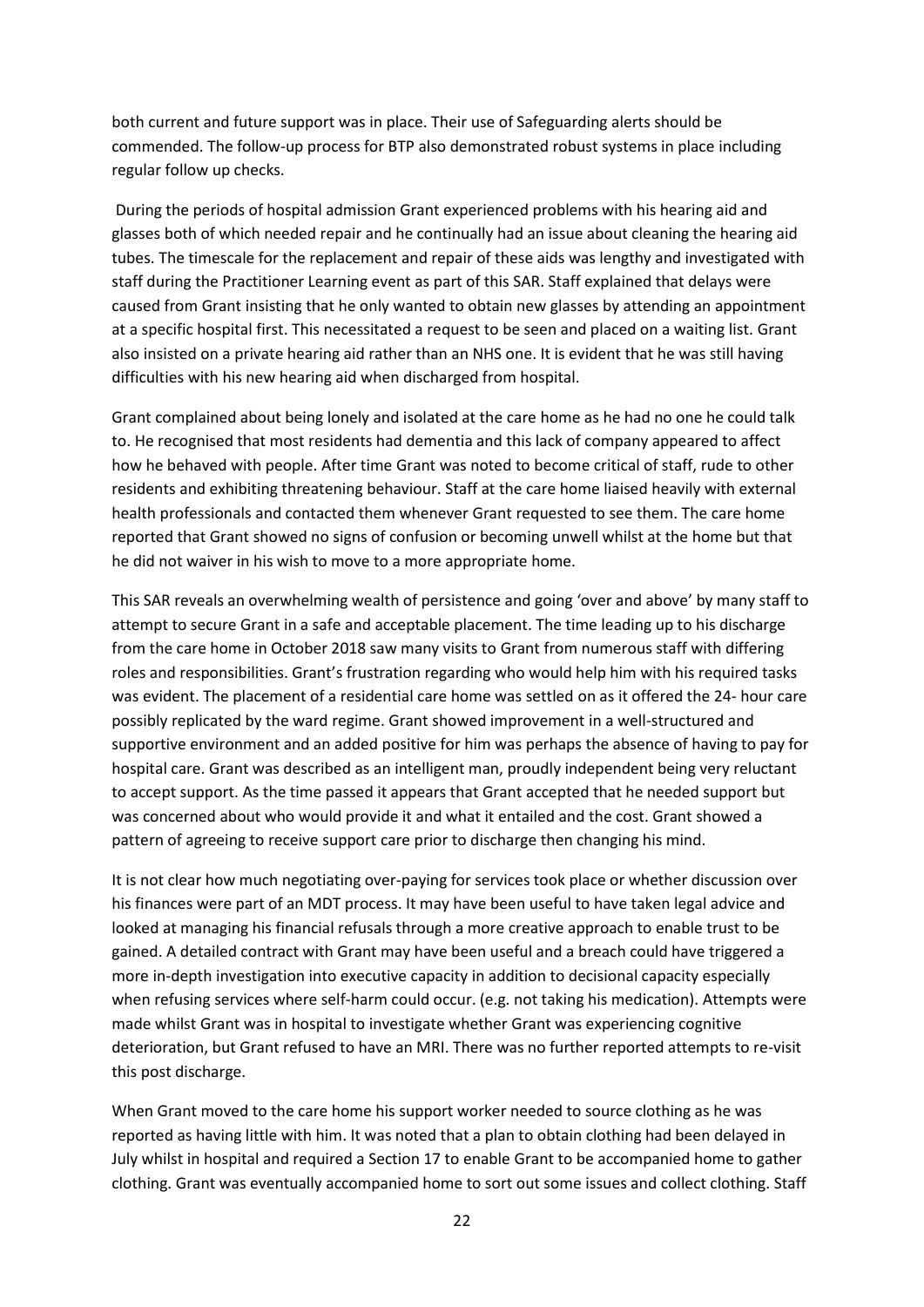at the Learning event explained that Grant was quite adamant about what he was taking away from his apartment and this resulted in limited clothing. Ward staff explained that this did cause problems about washing his clothes and they tended to wash them at night and have them dry for daytime.

There seemed to be pressure from Grant on the staff involved to react quickly to enable his moves. When Grant initially refused to stay at the care home ward reviews were still being held (September 2018) and could have been resurrected over the 6 weeks following discharge. This would have been a forum where an MDT approach could have considered the risks associated with Grant leaving the care home.

Grant was reported as having a 6-week trial period in the care home and if the placement had broken down, normal practice would be that his case would have gone back through his Consultant for assessment. This did not happen. The Trust responsible for Grant's support in the community explained at the Practice Learning Event that the staff member dealing with Grant at this time was an agency staff and has not worked with the Trust since this incident. It was further explained that the Trust no longer use Agency staff.

Ward reviews held whilst Grant was at the care home did not appear to accurately reflect his behaviour at the home or his wishes to leave. The community based MHT staff supported Grant with his application to move and assisted him with practical issues to furnish his apartment. Grant was refusing to purchase certain white goods some of which were necessary such as a fridge to store his eye medication. At no time was a risk assessment done prior to his discharge. It could not have been helpful to staff involved to have Grant threatening to go 'walk about' if he didn't move the next day and the manager of the care home stating that they would no longer be able to have him if his behaviour continued. **These pressures should have triggered a review and risk assessment as a minimum.**

During Grant living in the care home he voiced his anxiety about growing old and feelings that he was not suited to living in a place with people with a dementia. Alternative places within a community setting that would offer the type of support that Grant wanted were limited and of those proposed Grant turned them down.

Prior to Grant moving from the care home to Apartment 2 he received a visit from the social worker to determine what support could be offered and what was needed for his apartment. Grant was not in agreement with the social worker and wished to move the next day, refusing to wait for additional items of furnishings or support to be arranged. It was stated that he had capacity but would not listen. This report has already detailed the error in not returning to an MDT forum at this point. It is further noted that following numerous visits to Grant at the care home, especially from STRWorker3, they dramatically dropped once he had moved back to Apartment 2.

Grant moved to Apartment 2 on the 26<sup>th</sup> October 2018 he was hard of hearing and may have had a broken doorbell (as indicated by CPN visit on 15th November when there was no response but could hear him in apartment and as reported by AS visit on 9<sup>th</sup> December 2018) from this time. He had little furniture and no cooking facilities. The CPN who had no response planned a visit for two weeks later. The social worker was planning a joint visit with the mental health support worker to take place on the 13th November, but this was unfortunately cancelled owing to the mental health worker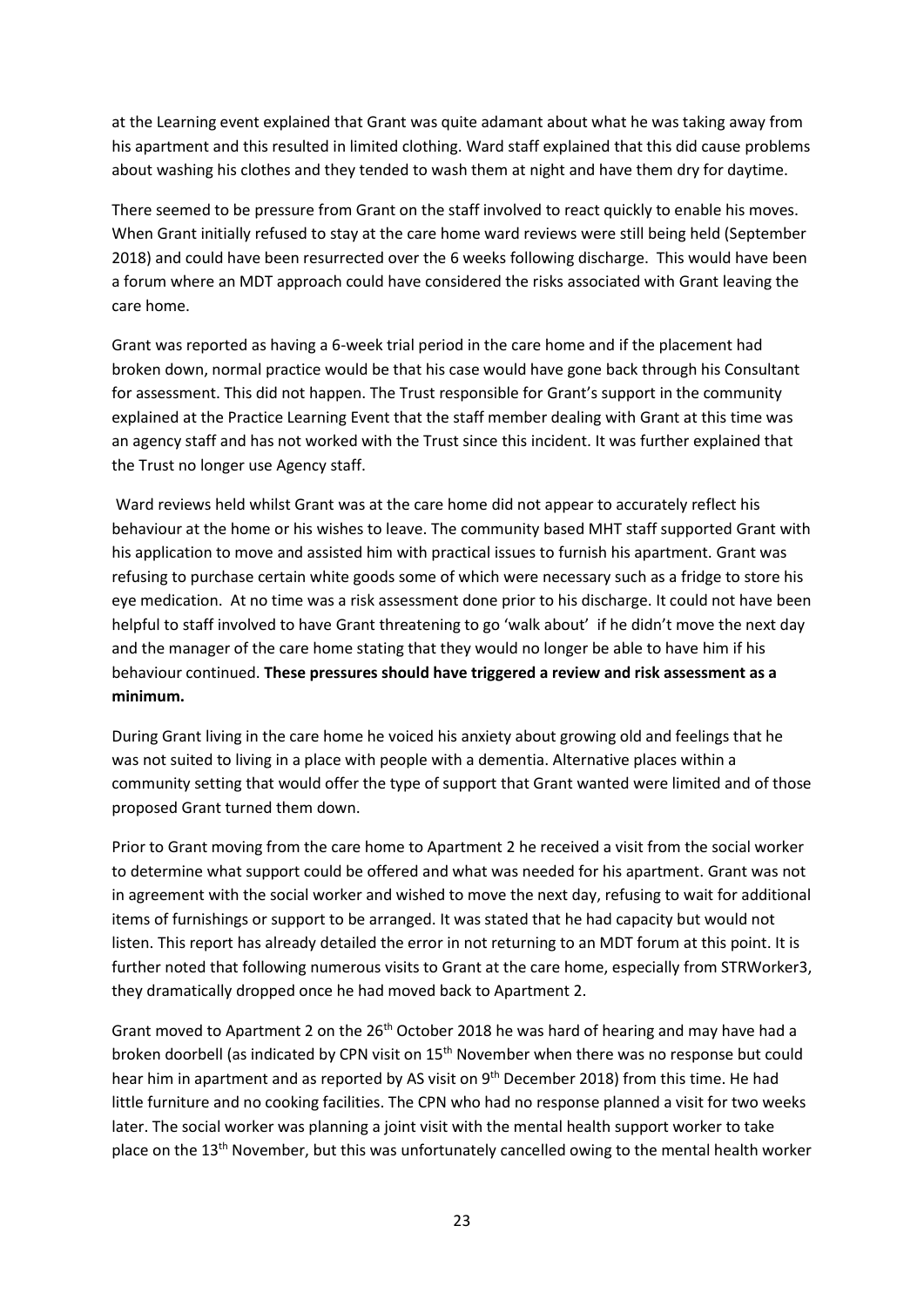being off sick. There was no evidence that the meeting was re-arranged**. Grant was unfortunately left with no visits for over a month.** 

The CPN was contacted on 28<sup>th</sup> November about Grant only having a week of medication left. The CPN sorted out a delivery and which chemist would provide them, but this did not trigger any earlier visit to take place. The first visit took place on the 6<sup>th</sup> December where Grant expressed his pleasure to receive the visit stating that this was the first to take place since moving. Grant said he felt lonely and isolated, could not listen to his music as it may be too loud for others, wanted to go back to hospital to learn how to use his hearing aid. He finally asked for help about his council tax as he was paying two amounts. The pattern of Grant's needs reaching a crisis point and to be reacted to rather than planned could not have been helpful to the staff attempting to support him or for Grant who felt isolated and lonely. At this meeting Grant described to the CPN that he did not like being on his own, admitted he was 'a difficult customer' but needed practical help. The CPN arranged to visit again in 2 weeks. It was recorded that '**Grant was concordant with his medication but hearing humming sound in his head and had tinnitus'.** The benefit of hindsight from this SAR suggests that this should have triggered a more in-depth consideration of Grant's mental health well-being as his history would indicate that his relapses were preceded by hearing humming noises.

It is not surprising that Grant was not managing well in Apartment 2 as all his recent reviews, plans and associated risk assessments indicated the need for a more structured and supported accommodation. This has been fully explored earlier in this report.

The AS made two safeguarding referrals for Grant one of which reported him as having no food in his apartment amongst other issues. Whilst he sometimes bought a meal from the restaurant facility on site. It is not clear that this was a daily occurrence and as he had no facility to heat any food his nutritional welfare may well have been marginalised.

## **What risk assessments were undertaken to consider other vulnerabilities Grant may have had?**

Much of the background and evidence for this section has been addressed in other sections of this report and highlighted gaps identified.

The ASC Support Plan Review dated 19<sup>th</sup> July 2018 was completed and identified risks in relation to self-harm, self-neglect and vulnerability regarding anti-social behaviour. The IMR from ASC identified a shortfall in practice as the risk assessment did not identify a risk plan or a separate risk assessment completed. This was found to be missed owing to staff being unaware of the existence of a separate risk assessment to be done. ASC have rectified this oversight with the staff concerned by making them aware of the accepted practice. ASC highlighted that it would have been beneficial and best practice for the CPA risk assessment to have been shared by the MHT to ASC as it was very detailed and provided good detail in relation to risk, crisis and contingency planning. However, this SAR notes that despite this detailed MHT risk assessment there was little reference to it being used by MHT staff regarding Grant's move or time spent back in Apartment 2.

#### **Was Grant able to access the right services at the right time?**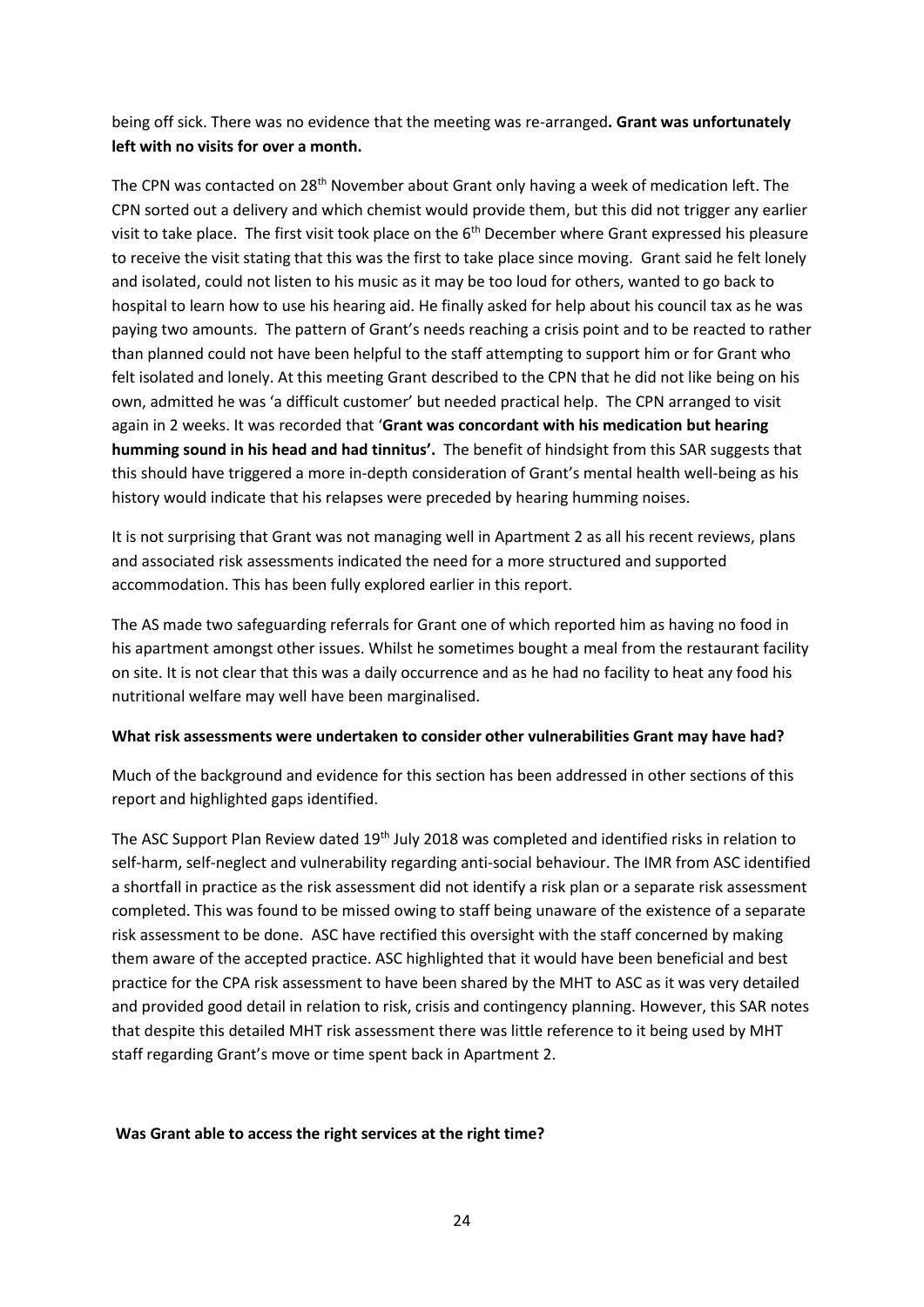Emergency services dealing with Grant responded in a timely, supportive manner dealing with his issues sensitively and appropriately. The service Grant received at his A&E admissions dealt with his needs for a mental health assessment and intervention both speedily and appropriately.

Grant's discharge from A&E on the 7/8th December prompted scrutiny both from the Root Cause Analysis undertaken by the MHT and this SAR. It is known that he spent a significant time being assessed and examined by the Psychiatric Liaison team clinician, then jointly with the duty SHO Psychiatrist. All the necessary investigations carried out came back negative and there was no evidence of overt psychotic symptoms identified. It was noted that he had a history of several previous inpatient admissions in the last year and most of his admissions were precipitated by his dissatisfaction with accommodation and social circumstances**. There was no recognition during this assessment that Grant was no longer living in a well-supported environment as detailed for his last discharge from hospital.** 

MHT hospital services made huge efforts to support Grant's mental health to stabilise and for him to reach his desired goal of remaining as independent as possible. Where this was not achievable, they made huge efforts and attempts at planned discharges to more suited accommodation, only to find that Grant would change his mind. It is understandable that the ward staff were concerned at the length of time that Grant was spending hospitalised and receiving no treatment, both for his sake and that of blocking a much-needed bed.

Grant was provided with a range of people to support him including an Advocate, STR Worker, a Mental Health Worker, Social Worker and CPN. The SAR has been unable to see a referral to or support from sensory impairment services during 2018. The records indicate that they were involved in 2013. Clarification was sought at the Practitioner Learning event and it was confirmed that Grant had no additional sensory engagement in place.

- **What have you learnt from this case?**
- **Highlight good practice and in what ways could practice be improved; what might have made a difference to the way Grant experienced your services?**
- **Are there implications for the ways of working; training?**

From the IMR's submitted the following areas were identified:

## **Adult Social Care-** Lessons learnt:

- 1. Consideration needs to be given within the multi-agency context to the full toolkit of legal options that are available to all professionals to ensure that they are fully explored in the best interests of adults, especially where there are differences in opinion in relation to capacity, risks and maintaining an adult's wellbeing.
- 2. Record keeping needs to be comprehensive and contemporaneous to ensure that the adult's story can be followed.
- 3. Separate risk assessments need to be completed where complexities arise in relation to choices and risks and where support that has been assessed as required is refused. A refusal of support is not always a reason for ASC to end their involvement and needs to be balanced against the case history presenting needs, risks and choices.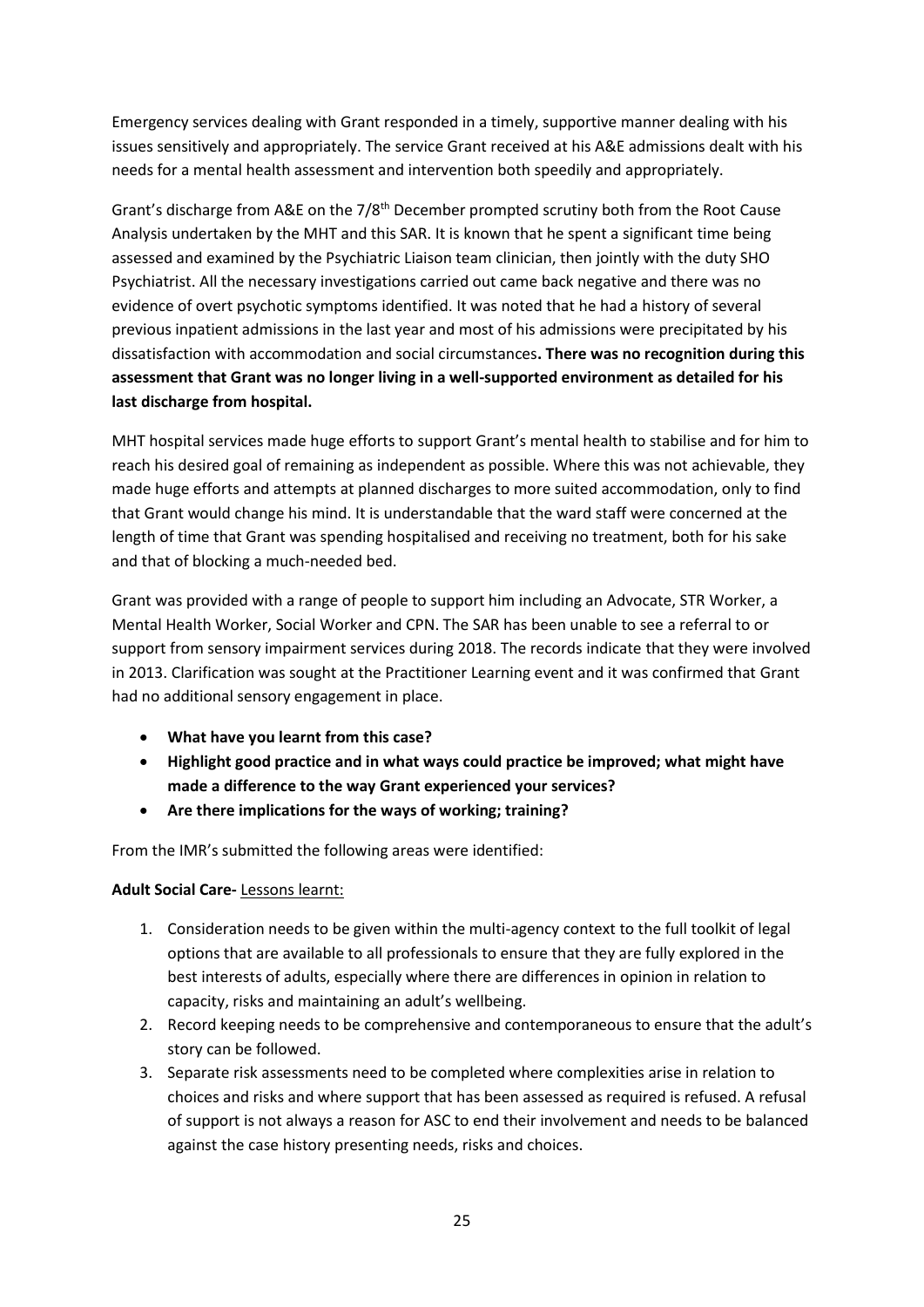- 4. Self-neglect was referenced by agencies as part of their concerns for Grant, however this does not appear to have been considered formally in the wider context of single agency/multi-agency involvement or even as a safeguarding concern. Although it is evident that ASC were supporting Grant, it may have been beneficial to have a formal single or multi-agency plan in place.
- 5. Where EDT receive information from the ambulance service, where it is clear that an individual has complex mental health issues and lives alone that the EDT worker will make contact with the hospital (if admitted) to ensure that the individual will be assessed regarding their mental health needs and for the hospital ward to be asked to contact EDT if there are any welfare issues/care needs in the community, prior to or at point of discharge, to ensure that any appropriate possible crisis care support is considered.
- 6. When concerns are passed to EDT regarding the immediate mental health of vulnerable individuals (who live alone) in the community, the EDT worker to make appropriate endeavours to contact family, mental health workers, out of hours GP service, or to seek advice from the on-call AMHP, to ensure that family or appropriate services are able to explore support options. Services people are signposted to at the time by EDT needs to be proportionate and appropriate. The EDT is not a mental health service, but there will be occasions when further information may need to be ascertained or such signposting to partner agencies out of hours may be necessary and to ensure partnership working within our safeguarding responsibilities.
- 7. When it is clear that information passed to EDT about vulnerable adults may have no food, EDT staff to consider if food can be obtained for that individual on that day from a food bank supply or through other means to promote their immediate welfare when this is possible.

## Good practice

- Advocacy provision
- Support to identify potential residential placements
- Ongoing commitment and responsiveness to supporting Grant with changing decisions regarding his future options
- Ensuring Grant's capacity was considered for key decisions
- Provision of a support worker to settle Grant into the new residential care home and to get personal belongings from his flat.
- Offer of support by SW1 to assist with move into flat in October 2-18
- All ASC support was provided to maximise Grant's well-being (as per S1 Care Act 2014) and to enable him to have choice and control.
- Good communication between ASC, MHT and hospital
- Exploration of options to promote independence and preventative support options, as per S2 Care Act 2014.

## Areas for improvement

- To support the legal options considerations by engagement with our legal services.
- The refusal of a care support review and services is not always a valid reason to close a case and best practice would continue to explore alternate ways to achieve successful engagement with Grant. In hindsight it may have been helpful to have considered the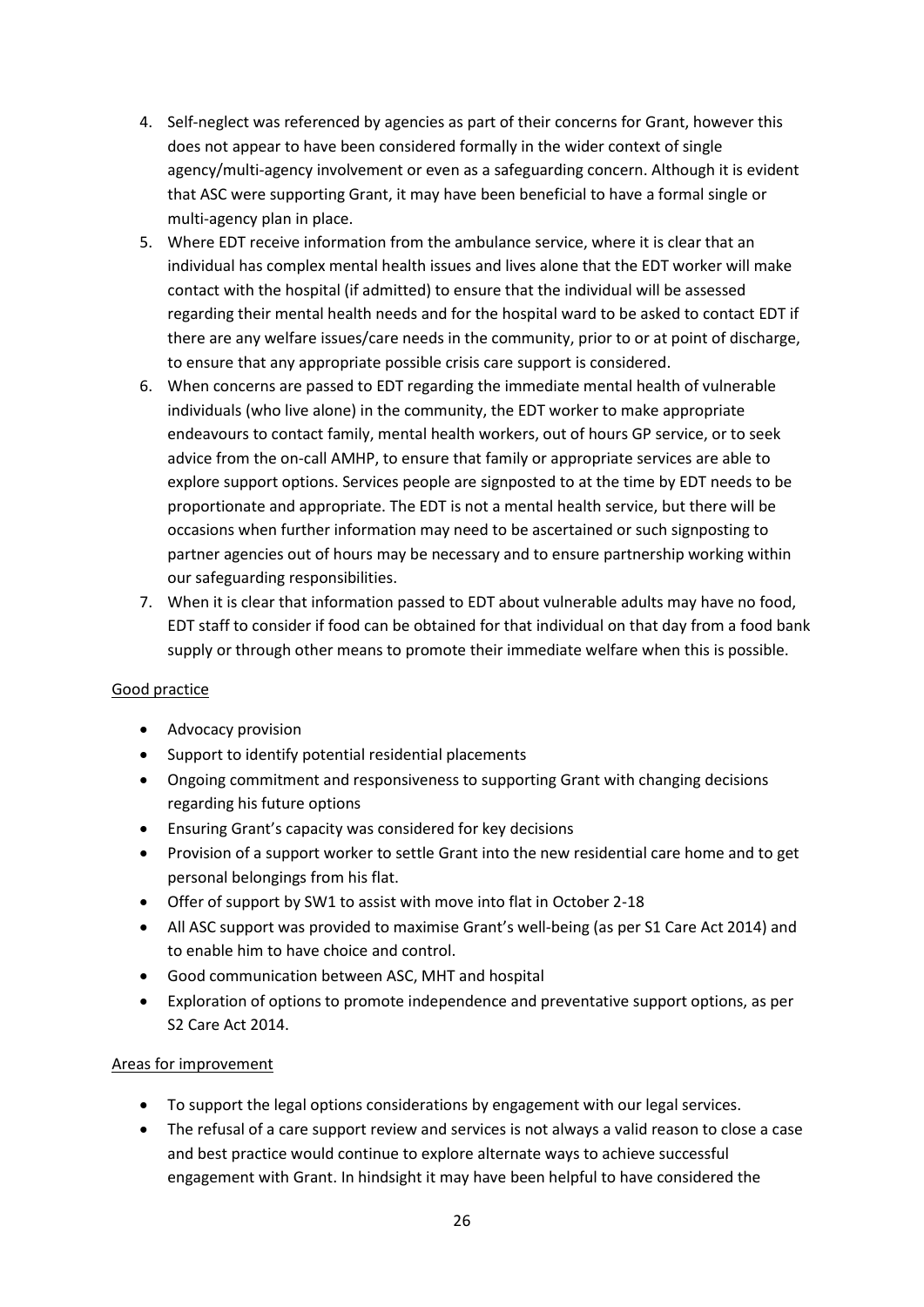appropriateness of the case closure in May 2018 based on Grant's history, mental health, choices and risks.

- Separate risk assessment to be used to ensure risk assessment and more robust risk plans are in place.
- Case recording needs to be more detailed and contemporaneous to ensure that an adult's journey can be followed.

## Are there implications for ways of working and actions already taken?

- ASC have introduced a new supervision policy in September 2018 that promotes robust standards in supervision to ensure that staff receive regular, good quality supervision. This also enables the discussion of complex cases so that management oversight and support can be provided. Practitioners felt that there are positive relationships with other agencies involved at the time and were able to work together.
- ASC are currently revising risk assessments and working within a risk enablement model, to enable practitioners to balance legal duties to protect and respect a person's right to selfdetermination. On a multi-agency basis, a local self-neglect pathway is being developed to co-ordinate responses to such concerns.
- ASC intranet now provides clear links to local safeguarding procedures as well as local practice guidance. This includes the Adult Self-Neglect Best Practice Guidance. A multiagency localised self-neglect pathway is also being developed.
- ASC case recording policy and supervision policy was devised and launched in September 2018. This provided explicit agency requirements regarding case recording, supervision every 6 weeks and that high risk and/or adult safeguarding cases are discussed in depth during formal supervision.
- A Mental Health Practice Lead has been appointed and recently started within ASC. This lead officer will be able to provide professional support and advice for complex cases where mental health is a feature,
- The mental health team now routinely hold best interest meetings for complex cases and where there may be differences in opinions. Future 'can do' meetings are planned across ASC and will enable case discussions to be held with wider staff participation so that knowledge and options can be explored in a shared forum.
- The Mental Health Team are now routinely using the ASC separate risk assessment. ASC are in the process of reviewing their risk tools with a view to developing a risk toolkit with training delivered.
- The Mental Health Team are using a Specialist Intervention form, which enables specific information that cannot be easily recorded and identified within the Mosaic workflow to be captured e.g. details of mental health review meetings.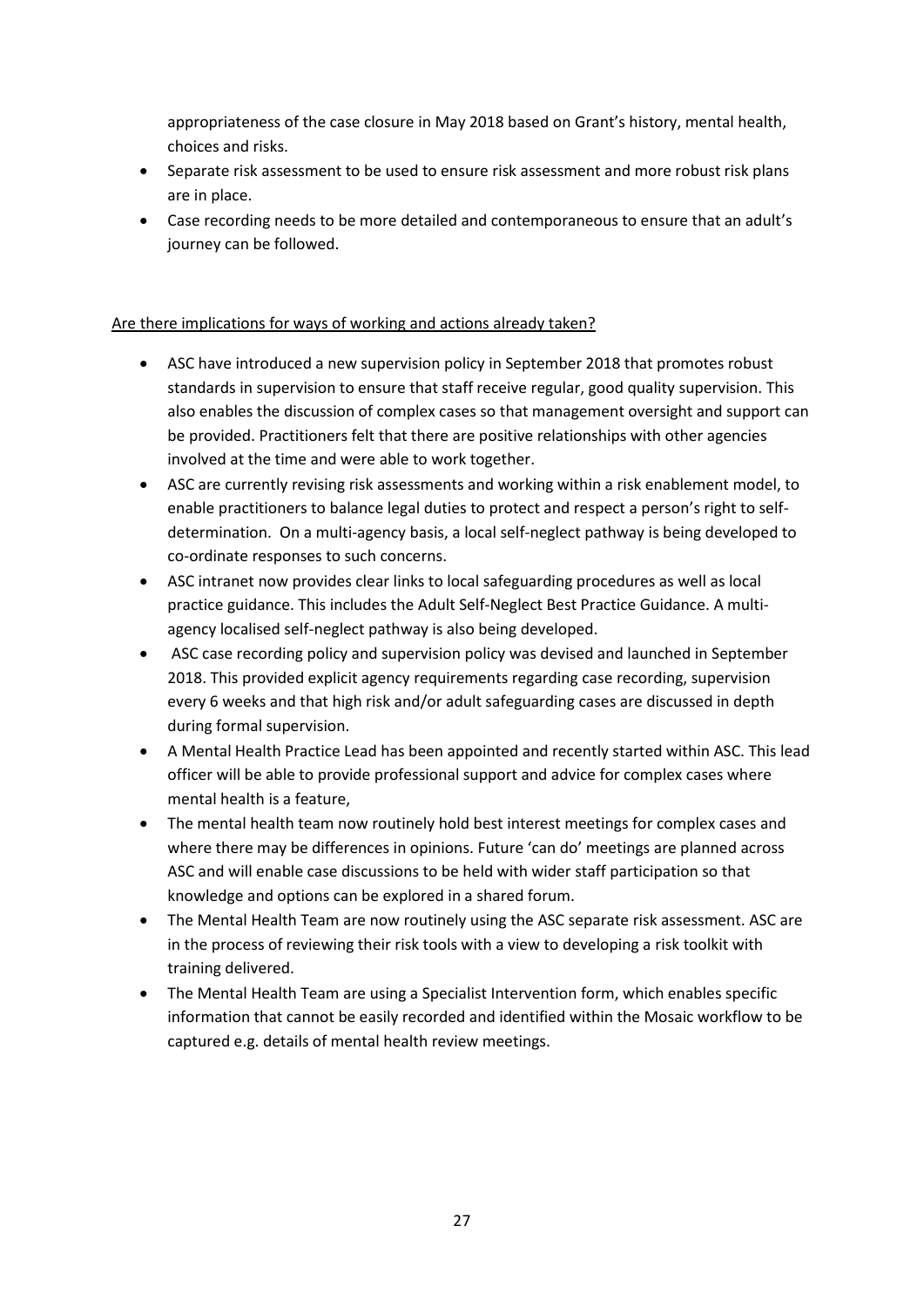**Mental Health Trust -***see section 7.* 

**Care Home –** the only identified lesson learnt was that a less dementia heavy environment would have been more suitable for Grant.

#### Good Practice

Grant was well supported to contact his social worker, CPN and STR worker.

Information was shared appropriately between external health professionals and included a behavioural support plan for Grant.

#### **Housing Association for Apartment 2.**

#### Lessons learnt

- Additional care support services were available to Grant if this had been identified and Grant had agreed. This would have triggered an assessment that may have detailed the wider risks for Grant.
- There could have been more direct contact from professionals involved with Grant and additional information obtained at his point of application. *This is recognised as obtrusive given that Grant had capacity and not relevant to his application.*
- We need to ensure that agencies and professionals are clear on the type of service provided, the services available through housing staff and the potential to receive a care or well-being service.
- This case has raised questions regarding the sharing of information has been or will be shared in the future to maximise opportunities to provide effective and coordinated support. It is also important that housing staff identify the possibility of s decline in a person's health and well-being and to escalate appropriately.
- We are reviewing the level and type of mental health awareness training available to our housing staff. Although we don't believe in this instance that additional training would have improved the way staff supported Grant.

## **Clinical Commissioning Group – CCG**

#### Lessons learnt

- Consideration needs to be given regarding the effect of changing a GP Practice when someone goes into temporary accommodation, some people will have been with the same practice most or all their lives and will have built up a relationship with them. If this is necessary, then the person would need to be fully consulted and the new GP information shared with all those that need to know.
- It could be reasonable to ask whether the GP Practice should have arranged a follow-up after seeing Grant in the residential care home and then not having contact for 6-8 weeks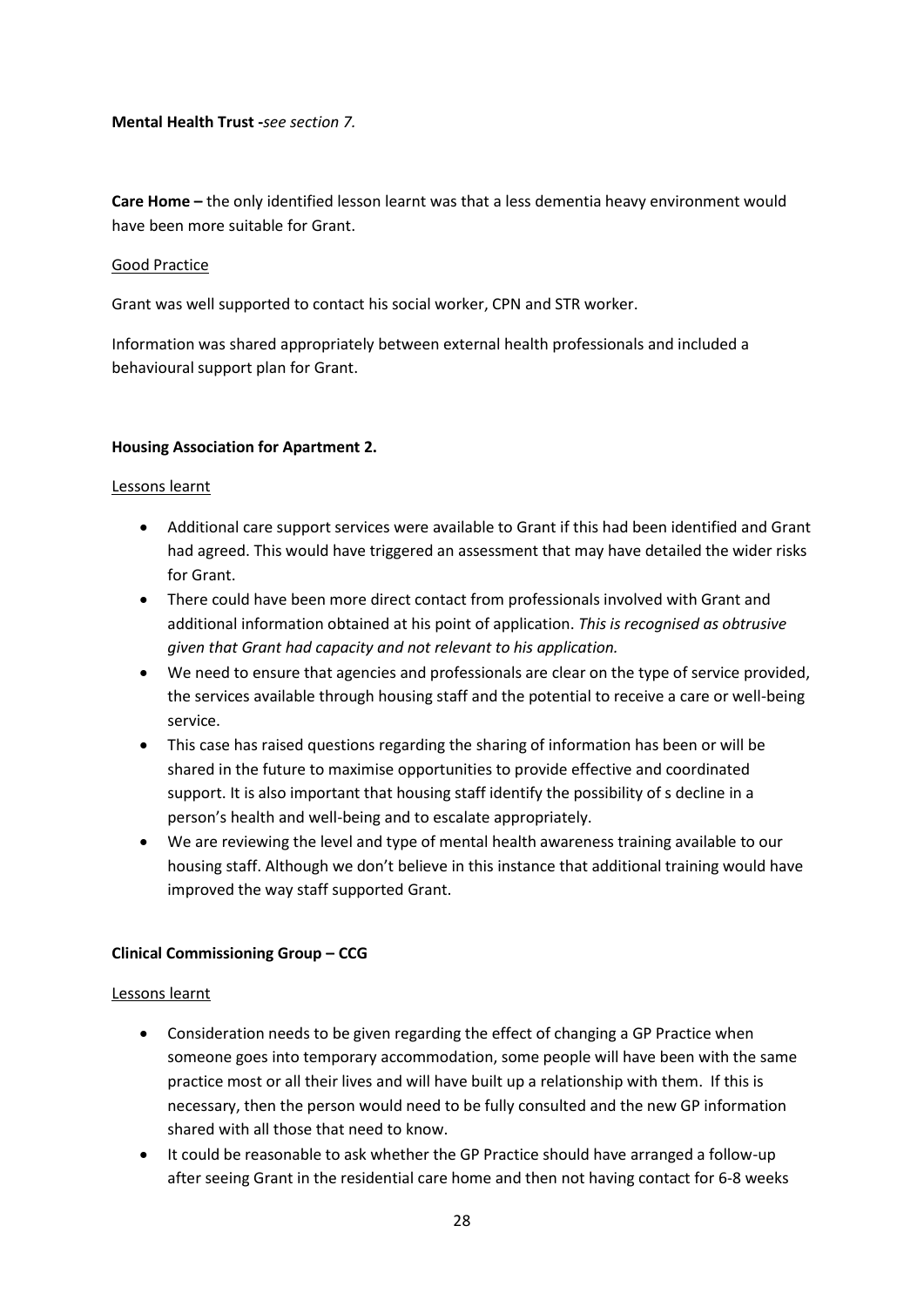before he died – following the second Practitioner learning event, this issue was followed up and the response received was as follows:

*Grant was actively open to Mental Health services and had a CPN, it would have been for them to monitor him. Only if the GP had started or changed Grant's medication should the GP have followed him up. Whilst Grant was open to a Psychiatrist it was unlikely that a GP would change his medication.* 

- The last GP (GP3) to see Grant didn't document the review in the notes but this was done 2 days later by an administrator when sending a directive to stop a blood pressure tablet. This is not standard practice and has been communicated to the Practice.
- When patients are moving accommodation, it is important to include the GP's as they are often the route to referrals to other services. The CCG lead and named GP for Safeguarding will work with GP practices and other agencies to improve the communication flow.

Good Practice

- Both GP practices reviewed Grant in good time after receiving the discharge letter and treatment plan.
- The discharge letter from A&E following the railway incident was good with lots of information.

#### **Health Trust with responsibility for A&E.**

There were no implications for practice or areas for improvement from the SAR IMR submission or review.

The Trust should be commended for their effective practice in their support of Grant when admitted to A&E. He was quickly seen, and his mental health was the primary focus as he had no physical health issues. Appropriate referrals were made completing the mental health triage assessment tool and where needed Grant was in direct observation.

#### **British Transport Police -BT**

Officers attending Grant at the railway incident conducted all necessary actions and liaison without hindrance and within acceptable timescales. The procedures for reporting, recording and progress chasing on Grant was noted to be of a very high standard. The force has identified that the use of the Section 136 may well have been a preferred route for the situation for Grant, namely enabling him to be taken to a place of safety and receive treatment. This had no bearing on the outcome for him.

The wider implications for similar situations where an individual is deemed at risk of self-harm and attended to by BTP will benefit from actions already taken by BTP-

 As part of a Force-wide restructure, the delivery of safeguarding and public protection now comes under one central command. Refreshed guidance and briefings are being delivered to frontline officers in order to empower them with knowledge that gives them the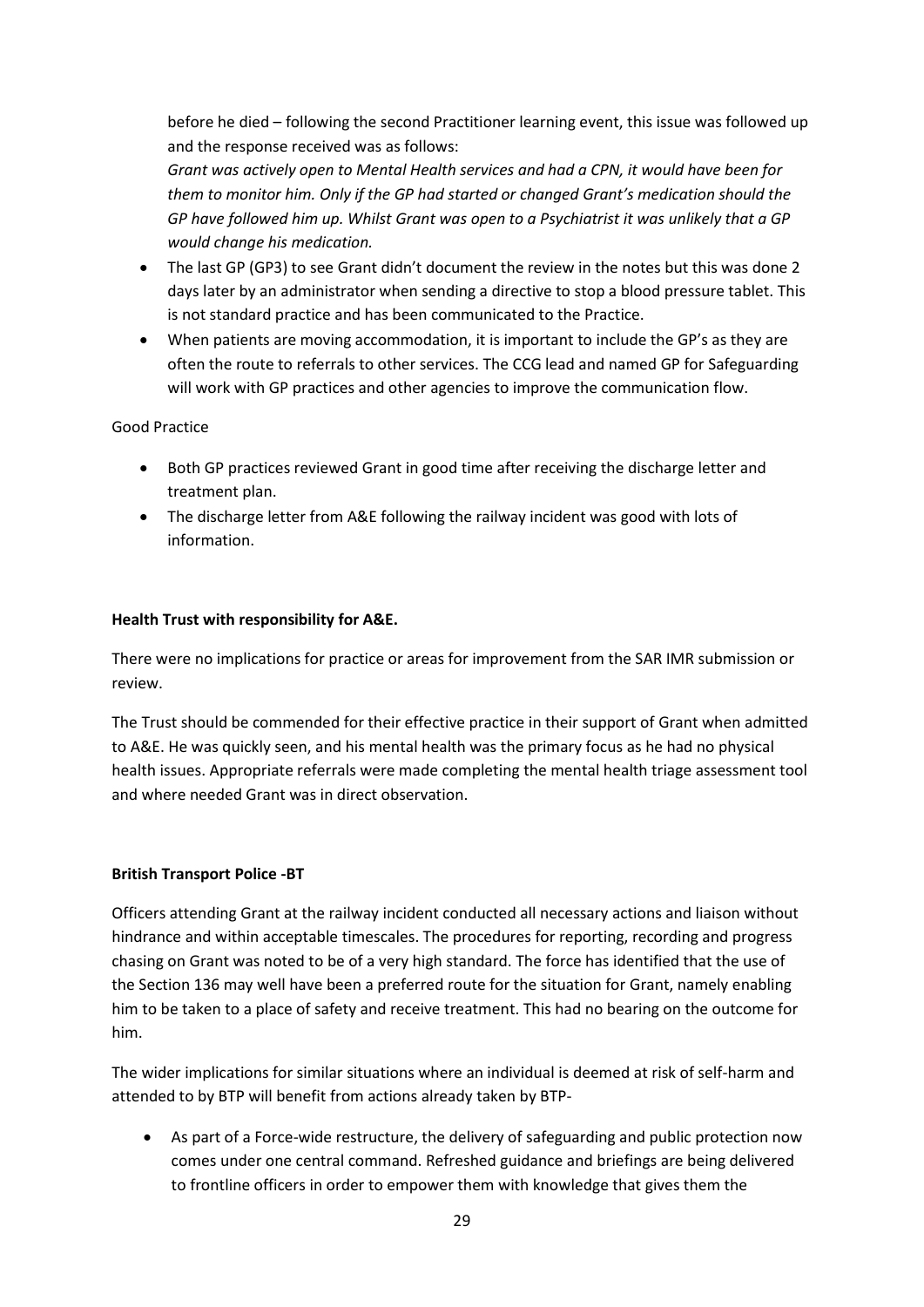confidence to utilise their powers more proactively. Incidents are dip sampled and quality assured, and feedback is provided holistically and, in some cases, shared for wider organisational learning.

#### **9. Conclusions.**

All agencies engaged positively in this SAR by initially attending a SAR panel meeting and subsequently submitting IMR's on time providing useful and constructive review information. Where agency representatives attended the Practitioner Learning event, they provided reflective conversations enabling an honest and open sharing of their experiences of support to Grant.

It is noted that the absence of an agency attendance at the Learning event does limit the opportunity for a truly reflective review. When an agency does not attend as they believe they have no identified issues for lessons learnt or practice changes, their lack of attendance can inhibit the whole process of interaction as part of partnership working/development and therefore they should be encouraged to attend.

Working to support Grant had many challenges for staff and the emotional impact of his death was understandably felt by them. It was evident that the involvement by the staff who worked closely with Grant demonstrated total perseverance at times to meet his changing requests. There are numerous examples where staff went over and above their normal work roles to assist Grant in his quest for a suitable place to live.

This case should serve to remind everyone of the importance for staff guidance, supervision and case management when clients reject the relationship of support being offered but clearly still in need of intervention.

Grant had many staff involved in his care during the time period identified for this SAR. A key issue for Grant was his not wanting to engage in the requirements of the financial assessment for community care. Grant was clearly in need of living in a more supportive environment than he settled for in Apartment 2. He recognised this fact himself on many occasions. The Housing Association responsible for have stated that they had a variety of levels of care support that Grant could have accessed if he wished and this would have triggered assessments to have taken place. Having looked at the website it appears that there are low level support services available locally offering interventions for people who are socially isolated or would like a friendship support. It is a shame that Grant was unable to be persuaded to consider them or that something similar could have been offered whilst in the care home. This might have made Grant feel less isolated and lonely.

Grant's discharge process to the care home wasn't the best practice as he arrived on the wrong day. The breakdown of the placement did not trigger a further risk/capacity assessment. There was no clear measurement for how much of an effect the social isolation and loneliness had on Grant's ability to live independently and with a reasonable quality of life. A pattern of re-admission to hospital took place when Grant deteriorated and started hearing humming sounds. This appeared to have been missed as an alert during the visit to Grant on the 6<sup>th</sup> December. It should be acknowledged that Grant was inconsistent in informing service practitioners in attendance about his mental/physical needs. An example of this is when he informed the ambulance crew that he was not known to mental health services.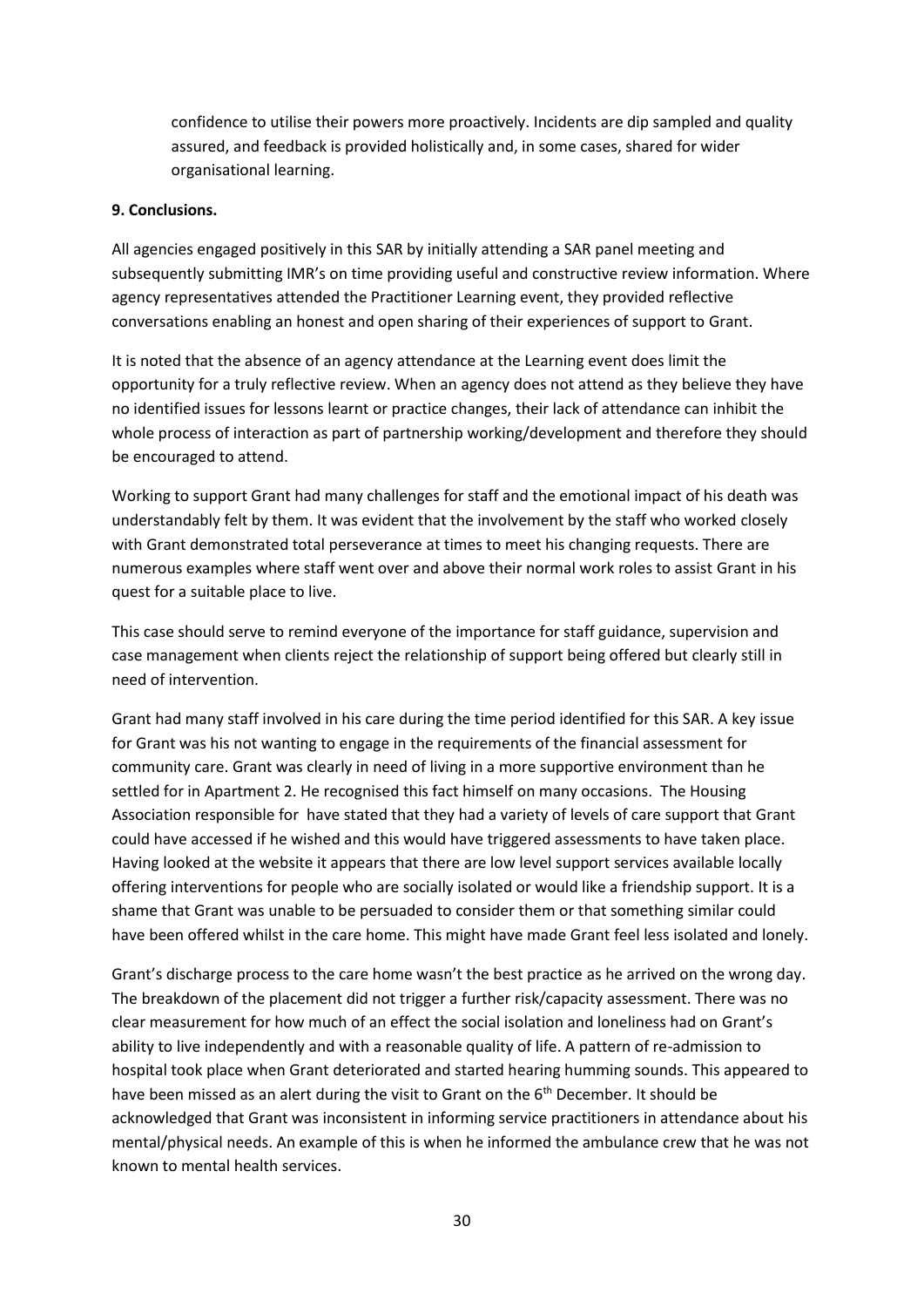It could be easy to get bogged down by expectations that 'something should have been done' when Grant made 'unwise' decisions. This is the ethical territory where rights of the individual must be balanced with a duty of care. The IMR's submitted and the Root Cause Analysis undertaken have carefully considered this issue with helpful actions identified to help practitioners in the future.

A theme that appeared to dictate Grant's reluctance to engage or accept certain support services was the issue of having to pay for them. It was not possible to know if he had enough disposable income other than his word for it. It is a thought that maybe this was a worry and a trigger for some of his decisions. Research as part of this SAR has revealed very little information or guidance available for practitioners attempting to engage with vulnerable adults specifically about their finances when they are not willing to disclose details.

Effective communication with schizophrenic individuals is particularly important because they are easily overwhelmed by the external environment (*schizophrenia.com)*. Skilful communication can make an enormous difference in the ability of patients and families to resolve the problems of daily living. From the information received for this SAR it has not been clear whether any of the support plans for Grant looked at the best way to communicate with Grant whilst living in his apartment(s). This was especially pertinent with the added issue of Grant being hard of hearing.

Grant was not in receipt of sensory services during this latter period but had been in 2013. He was expressing difficulties with his sight and hearing aid and may have benefitted from re-visiting whether services could have assisted him again.

## **10. Recommendations from agency IMR's and RCA.**

## **MHT & Hospital (including from RCA).**

- 1. When making significant decisions about changes in patient care, staff should consider an MDT case conference to ensure all relevant professionals are involved.
- 2. It is essential that the risk assessment and risk management plans is reviewed if there is a significant change in presentation of the service user or change in care circumstances.
- 3. Following inpatient discharge, ensure all patients have a pre-booked medical review within 4-6 weeks, either in OPA or at home. This is to be incorporated into Trust Care Programme Approach (CPA) Policy which currently does not stipulate timeframes for medical reviews.
- 4. Specific Older Adults 'Dealing with Bereavement' practice sessions to be considered to inform meaningful discussions with patients and robust contingency plans.

## **Adult Social Care:**

- 1. New case recording policy to be developed and rolled out to all staff, with briefings held**. (N.B. Policy in place and accessible on intranet Dec.2018)** To be monitored through case audits – **Ongoing.**
- 2. Develop new risk assessment tool and guidance, embed new tool and guidance within ASC, training to be delivered to ASC staff.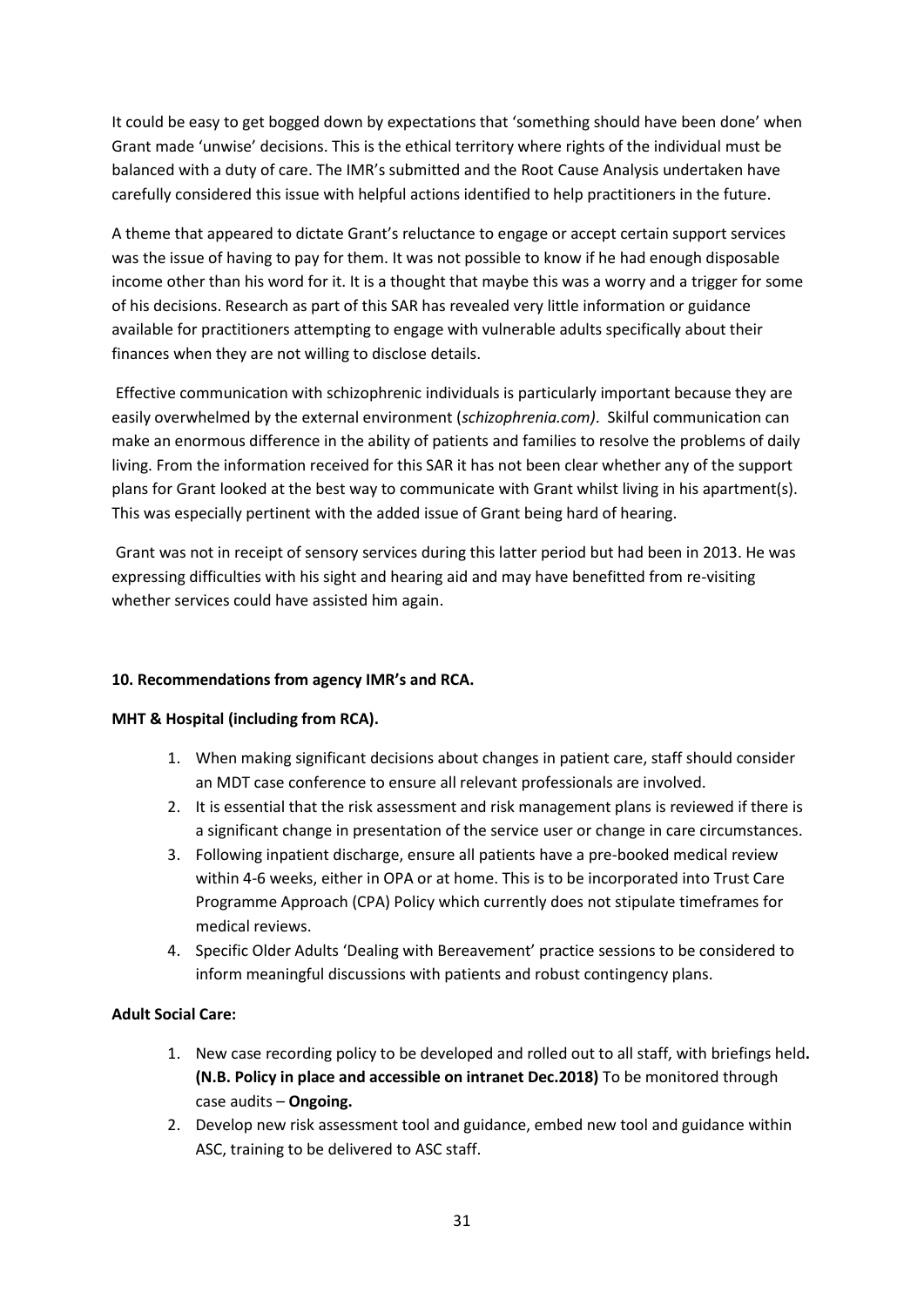- 3. ASC staff to ensure they explore legal options where appropriate- to be sought from LA Legal department where required. Improve legal literacy by training through the delivery of safeguarding training to managers and operational staff. (**training provided June 2019)**
- 4. Ensure a robust response is provided by ASC for when out of hours concerns are raised-EDT to ensure staff are briefed on the response standards for out of hours concerns. (**Standards have been identified and shared with all EDT staff)**

#### **Clinical Commissioning Group:**

- 1. Feedback to GP's where there was a lack of documentation.
- 2. Promote GP's being included in multi-agency meetings/communications for all aspects of working, to include discharge arrangements and safeguarding concerns.
- 3. To work with the named GP for Safeguarding Adults and Children on finding ways of improving communication with GP practices, to include looking at the quality of discharge summaries from hospital settings.

## **Healthcare Trust:**

1. To ensure that the Mental Health triage tool is audited as part of the Emergency Department audit plan to ensure continued use of the tool.

#### **Housing Association:**

- 1. Undertake an internal review to include and ascertain wider risks at the point of referral and or receiving the housing application. This would potentially give additional information in respect of the tenant and could flag a need for earlier intervention.
- 2. Ensure all referral agencies are clear on the nature of the service to enable better supporting information to be provided.
- 3. Consider the current mental health training offer for our housing staff.

# From this SAR the author has the following recommendations to make in addition to those from the IMR's.

#### **Safeguarding Board:**

- **1.** The Safeguarding Adult Board should satisfy themselves that the above Recommendations have been completed within the timescales applied.
- **2.** The SAB must ensure that Adult Safeguarding Training and Guidance includes a multiagency approach to self-neglect, risk management and communication with people who do not easily engage.
- **3.** The SAB has received information in a previous SAR regarding the notification of Safeguarding referrals from Ambulance Services. Clarification should be made to enable